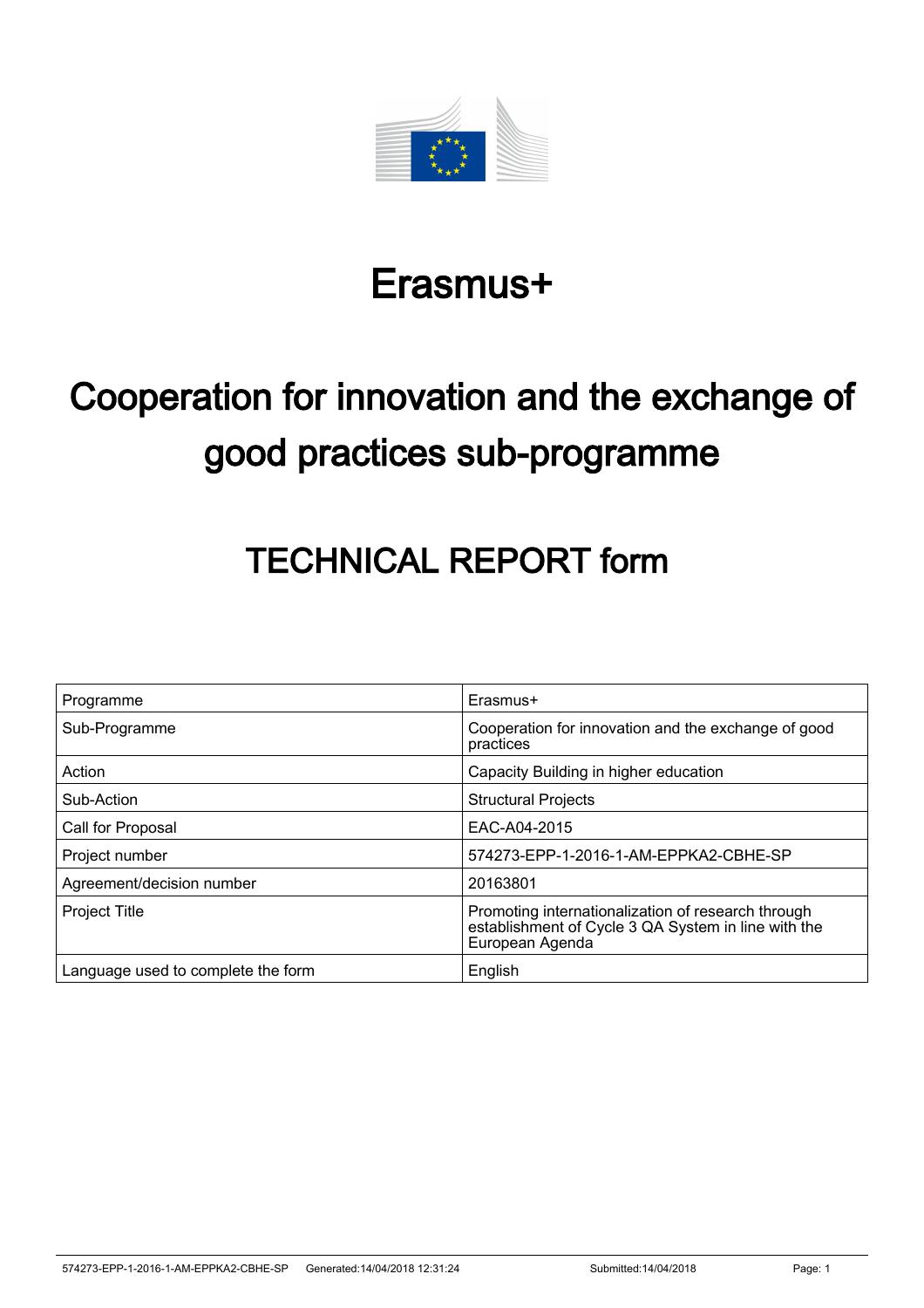# Contractual Data

## Dates and Beneficiaries

### **Dates**

Project Start: 15/10/2016 Project End: 14/10/2019 Activities Start: Activities End: Activities End: Project Duration(months): 36

### Beneficiary Data

| Role                        | <b>PIC</b> | Name                                                                                                                           | Country    |
|-----------------------------|------------|--------------------------------------------------------------------------------------------------------------------------------|------------|
| Co-Beneficiary /<br>Partner | 967202327  | MINISTRY OF EDUCATION AND SCIENCE                                                                                              | Kazakhstan |
| Co-Beneficiary /<br>Partner | 933221675  | INDEPENDENT KAZAKH AGENCY FOR QUALITY<br>ASSURANCE IN EDUCATION (IQAA)                                                         | Kazakhstan |
| Co-Beneficiary /<br>Partner | 941168594  | M AUEZOV SOUTH KAZAKHSTAN STATE UNIVERSITY                                                                                     | Kazakhstan |
| Co-Beneficiary /<br>Partner | 935151296  | JOINT STOCK COMPANY KAZGUU UNIVERSITY                                                                                          | Kazakhstan |
| Co-Beneficiary /<br>Partner | 916268306  | MINISTRY OF EDUCATION, CULTURE, SCIENCE &<br>SPORTS                                                                            | Mongolia   |
| Co-Beneficiary /<br>Partner | 921210650  | MONGOLIAN NATIONAL COUNCIL FOR EDUCATION<br><b>ACCREDITATION</b>                                                               | Mongolia   |
| Co-Beneficiary /<br>Partner | 921209874  | OTGONTENGER UNIVERSITY                                                                                                         | Mongolia   |
| Co-Beneficiary /<br>Partner | 925609309  | NATIONAL UNIVERSITY OF MONGOLIA                                                                                                | Mongolia   |
| Co-Beneficiary /<br>Partner | 999835746  | UNIVERSIDAD DE ALCALA                                                                                                          | Spain      |
| Co-Beneficiary /<br>Partner | 934017366  | HAUT CONSEIL DE L'EVALUATION DE LA RECHERCHE<br>ET DE L'ENSEIGNEMENT SUPERIEUR                                                 | France     |
| Co-Beneficiary /<br>Partner | 916450860  | UNIVERSITE CLERMONT AUVERGNE                                                                                                   | France     |
| Co-Beneficiary /<br>Partner | 986217625  | UNIVERSITE JEAN MOULIN LYON III                                                                                                | France     |
| Co-Beneficiary /<br>Partner | 998781162  | UNIWERSYTET JANA KOCHANOWSKIEGO W KIELCACH                                                                                     | Poland     |
| Co-Beneficiary /<br>Partner | 934119022  | MINISTRY OF EDUCATION AND SCIENCE OF THE<br>REPUBLIC OF ARMENIA/ HAYASTANI HANRAPETUTYAN<br>KRTUTYAN EV GITUTYAN NAKHARARUTYUN | Armenia    |
| Co-Beneficiary /<br>Partner | 933664771  | NATIONAL CENTER FOR PROFESSIONAL EDUCATION<br><b>QUALITY ASSURANCE FOUNDATION</b>                                              | Armenia    |
| Co-Beneficiary /<br>Partner | 998298975  | YEREVAN STATE UNIVERSITY                                                                                                       | Armenia    |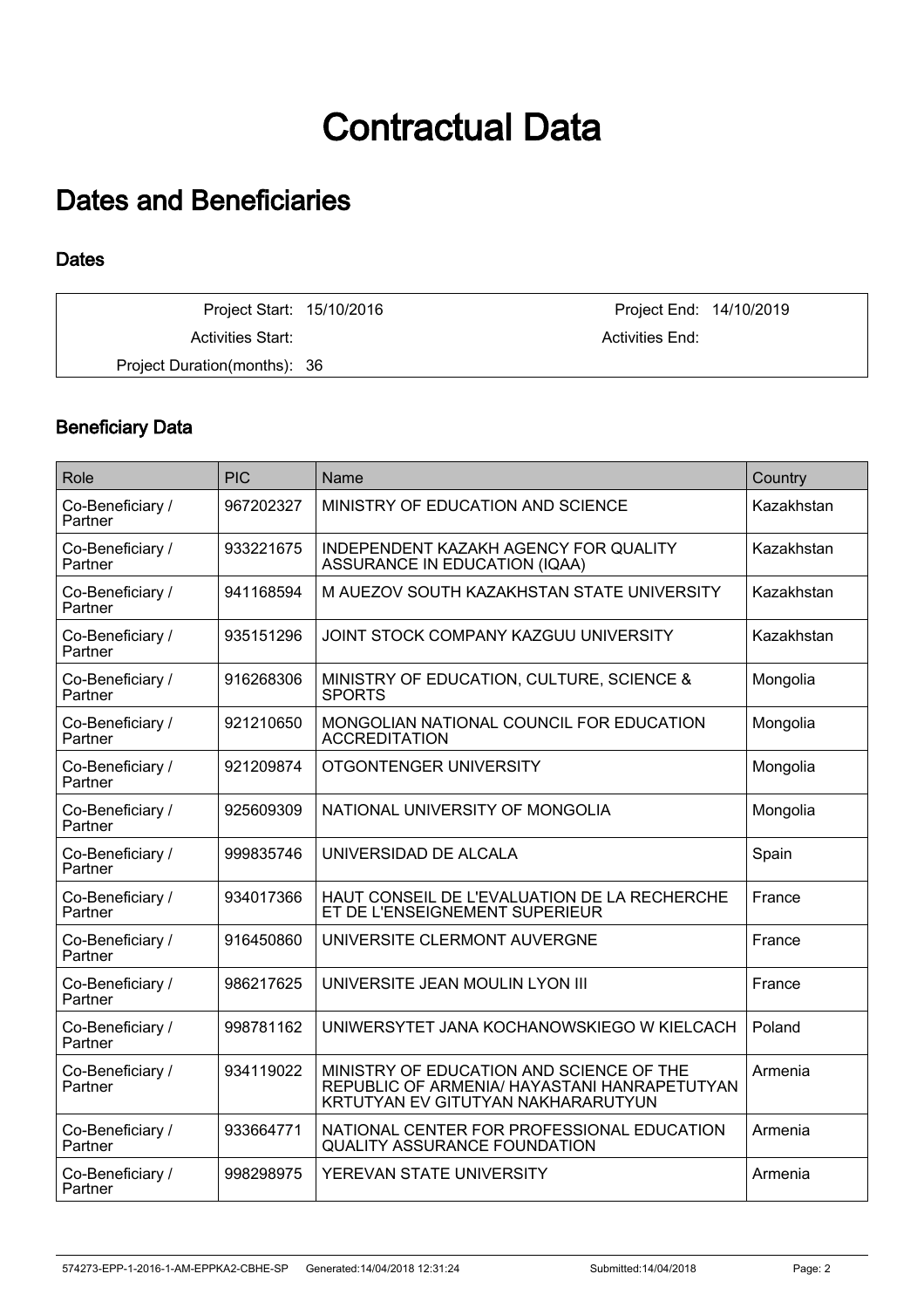| Co-Beneficiary /<br>Partner                   | 911025650 | STATE ACADEMY OF FINE ARTS OF ARMENIA<br><b>FOUNDATION</b>       | Armenia |
|-----------------------------------------------|-----------|------------------------------------------------------------------|---------|
| Coordinating<br>Organization /<br>Beneficiary | 929396383 | UNIVERSITE FRANCAISE EN ARMENIE FONDATION                        | Armenia |
| <b>Management Contact</b><br>Person           | 929396383 | UNIVERSITE FRANCAISE EN ARMENIE FONDATION                        | Armenia |
| Co-Beneficiary /<br>Partner                   | 938113773 | MINISTRY OF EDUCATION AND SCIENCE OF UKRAINE                     | Ukraine |
| Co-Beneficiary /<br>Partner                   | 941523323 | SIMON KUZNETS KHARKIV NATIONAL UNIVERSITY OF<br><b>ECONOMICS</b> | Ukraine |
| Co-Beneficiary /<br>Partner                   | 939287473 | KYIV NATIONAL UNIVERSITY OF TRADE AND<br><b>ECONOMICS</b>        | Ukraine |

# Legal Representative

### Organisation Legal Address

|                 | Name: UNIVERSITE FRANCAISE EN ARMENIE FONDATION |  |               |
|-----------------|-------------------------------------------------|--|---------------|
|                 | Street: RUE DAVID ANHAGTH 10 BATIMENT 1         |  |               |
| Post Code: 0037 |                                                 |  | City: YEREVAN |
|                 | Country: Armenia                                |  |               |

### **Department**

| Name:           |                                           |               |
|-----------------|-------------------------------------------|---------------|
|                 | Street: 10, David Anhagth St., building 1 |               |
| Post Code: 0037 |                                           | City: Yerevan |
|                 | Country: Armenia                          |               |
| Local Address:  |                                           |               |
|                 | Internet site: www.ufar.am                |               |

### **Contact**

|             | Title: Prof.                       | Function: Rector     |  |
|-------------|------------------------------------|----------------------|--|
|             | Name Lavest                        | Last Name: Jean-Marc |  |
|             | Phone Number 1: 00 374 10 28 97 50 | Phone Number 2:      |  |
| Fax Number: |                                    | Mobile Number:       |  |
|             | Email: recteur@ufar.am             |                      |  |

## Contact Person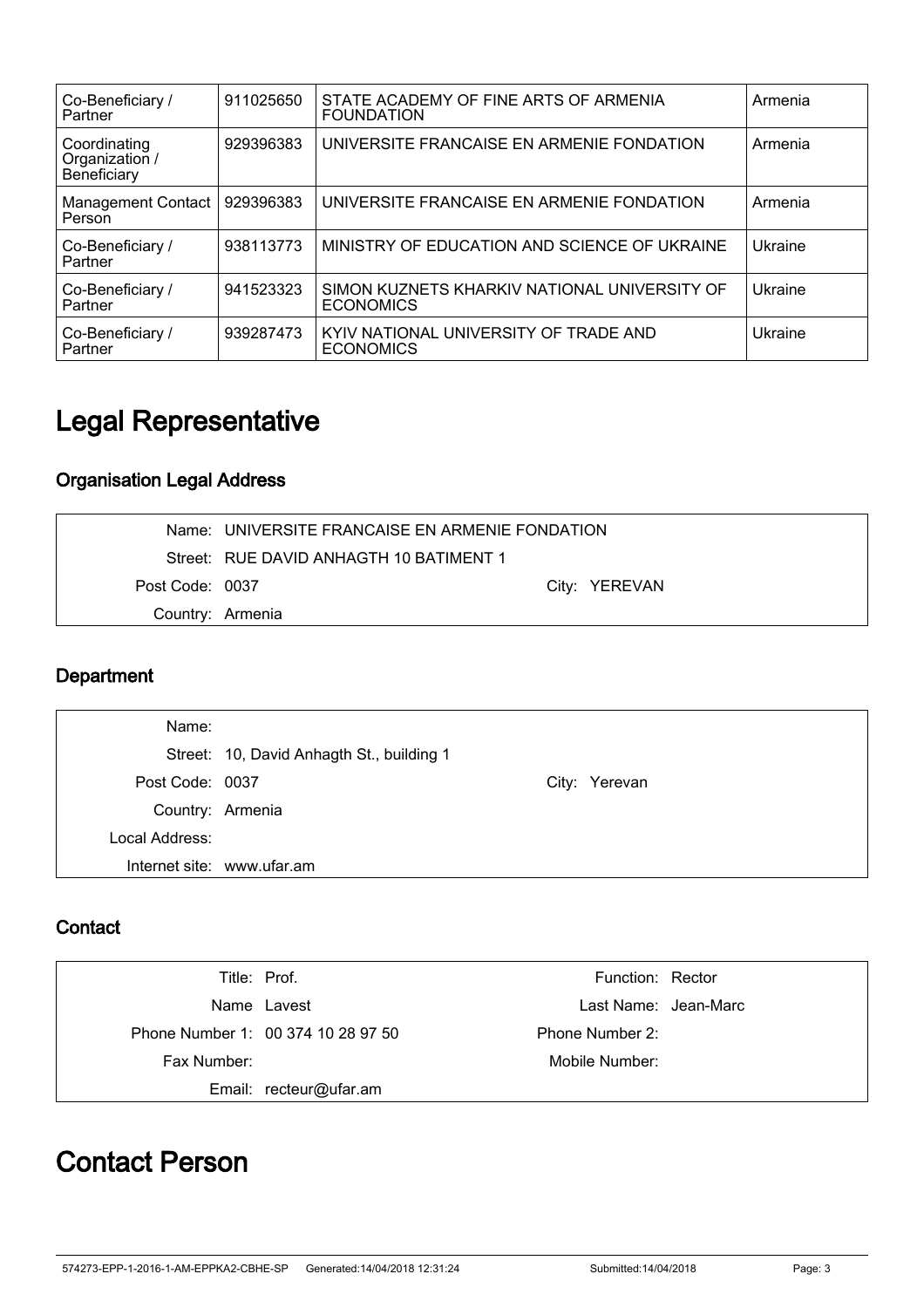### Organisation Legal Address

|                  | Name: UNIVERSITE FRANCAISE EN ARMENIE FONDATION |               |  |
|------------------|-------------------------------------------------|---------------|--|
|                  | Street: RUE DAVID ANHAGTH 10 BATIMENT 1         |               |  |
| Post Code: 0037  |                                                 | City: YEREVAN |  |
| Country: Armenia |                                                 |               |  |

### Department

| Name:           |                                           |               |
|-----------------|-------------------------------------------|---------------|
|                 | Street: 10, David Anhagth St., building 1 |               |
| Post Code: 0037 |                                           | City: Yerevan |
|                 | Country: Armenia                          |               |
| Local Address:  |                                           |               |
|                 | Internet site: www.ufar.am                |               |

### **Contact**

| Title: Dr.   |                                    |                    | Function: Vice - Rector            |
|--------------|------------------------------------|--------------------|------------------------------------|
| Name: Arayik |                                    | Last Name: Navoyan |                                    |
|              | Phone Number 1: 00 374 10 24 96 48 |                    | Phone Number 2: 00 374 55 10 06 66 |
|              | Fax Number: 00 374 10 24 96 45     | Mobile Number:     |                                    |
|              | Email: vice_recteur@ufar.am        |                    |                                    |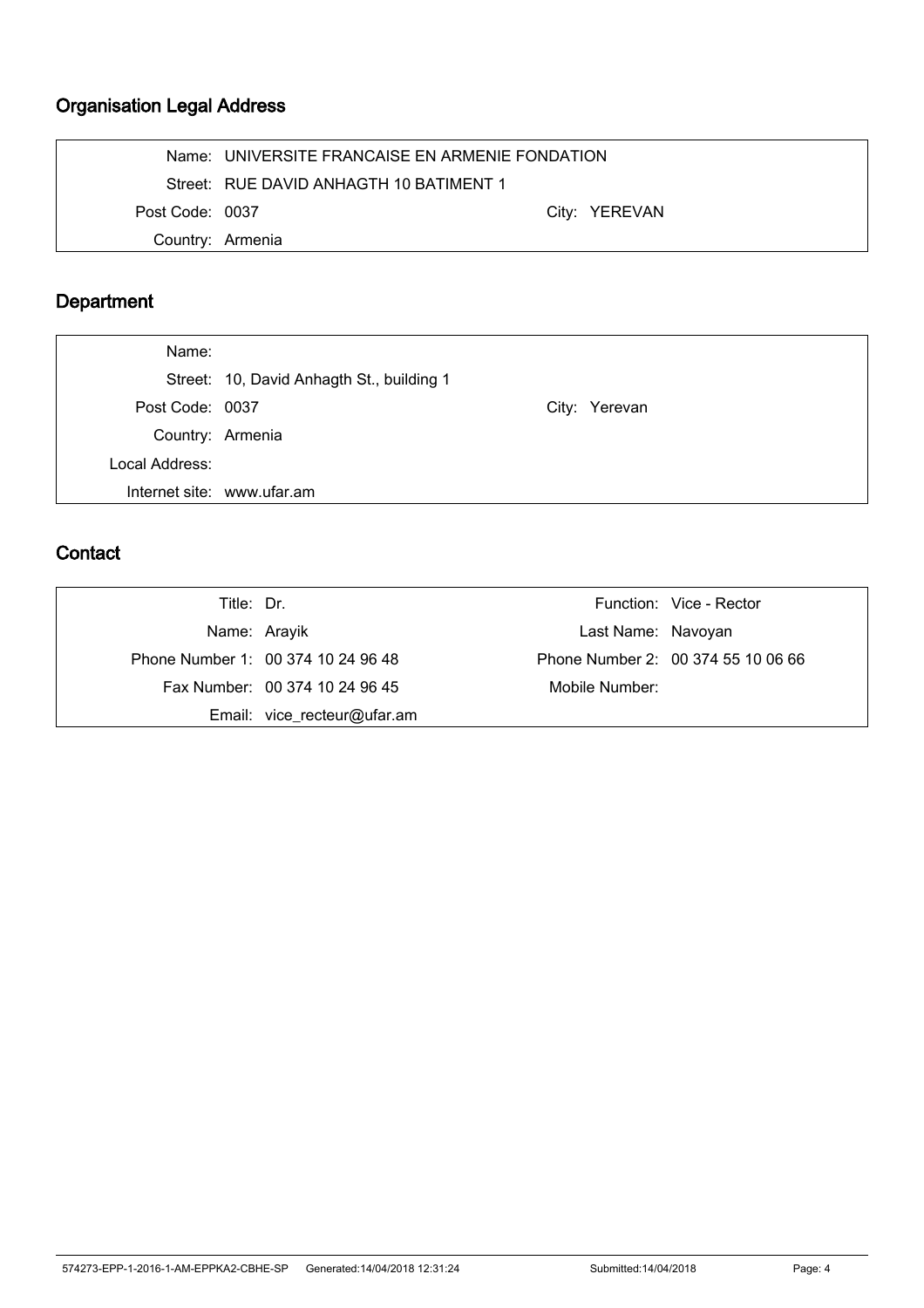# Project Summary and Horizontal Issues

# Project Description

| English - $1$ | C3QA (Promoting internationalization of research through establishment and operationalization of<br>Cycle 3 Quality Assurance System in line with the European Integration Agenda) is a three-year<br>cross-regional and multi-partner structural project under EAC/A04/2015 call and Key Action 2 -<br>Capacity Building in the Field of Higher Education. Its wider objective is to contribute to the<br>establishment of a knowledge-based society in Armenia, Kazakhstan, Ukraine, and Mongolia<br>through the launch and operationalization of a robust quality assurance system for<br>internationalization of Cycle 3 programs.<br>The specific objectives are: |
|---------------|------------------------------------------------------------------------------------------------------------------------------------------------------------------------------------------------------------------------------------------------------------------------------------------------------------------------------------------------------------------------------------------------------------------------------------------------------------------------------------------------------------------------------------------------------------------------------------------------------------------------------------------------------------------------|
|               | - To develop/update national policy frameworks for cycle 3 programs in line with the European<br>integration agenda;                                                                                                                                                                                                                                                                                                                                                                                                                                                                                                                                                   |
|               | - To build on the capacity of the systems to efficiently operationalize the internal and external<br>quality assurance systems for Cycle 3 programs;                                                                                                                                                                                                                                                                                                                                                                                                                                                                                                                   |
|               | - To establish an external and internal quality assurance systems to promote quality of Cycle 3                                                                                                                                                                                                                                                                                                                                                                                                                                                                                                                                                                        |
|               | programs;<br>- To promote internationalization of Cycle 3 programs with joint efforts of the key stakeholders and<br>cross-regional cooperation.<br>The principle outcomes and outputs are:                                                                                                                                                                                                                                                                                                                                                                                                                                                                            |
|               | - National policy frameworks on EQA of Cycle 3 programs adopted in the partner countries;<br>- External and internal quality assurance systems for Cycle 3 programs implemented in line with<br>European integration agenda;                                                                                                                                                                                                                                                                                                                                                                                                                                           |
|               | - Cycle 3 programs accredited by respective EQA bodies;<br>- Cycle 3 programs contribute to the development of knowledge-based society;<br>- The results of Cycle 3 programs are aligned with international best practice and contribute to<br>research internationalization;                                                                                                                                                                                                                                                                                                                                                                                          |
|               | - Cross-regional cooperation leads to convergence in line with European developments.<br>The cross-regional nature of the project ensures learning from existing practices, successful<br>experience exchange, long-standing cooperation between the 4 partner country and EU partners -<br>with a major aim of promoting voluntary convergence with EU developments.                                                                                                                                                                                                                                                                                                  |
|               |                                                                                                                                                                                                                                                                                                                                                                                                                                                                                                                                                                                                                                                                        |

## Horizontal Issues

Previous recommendations/follow-up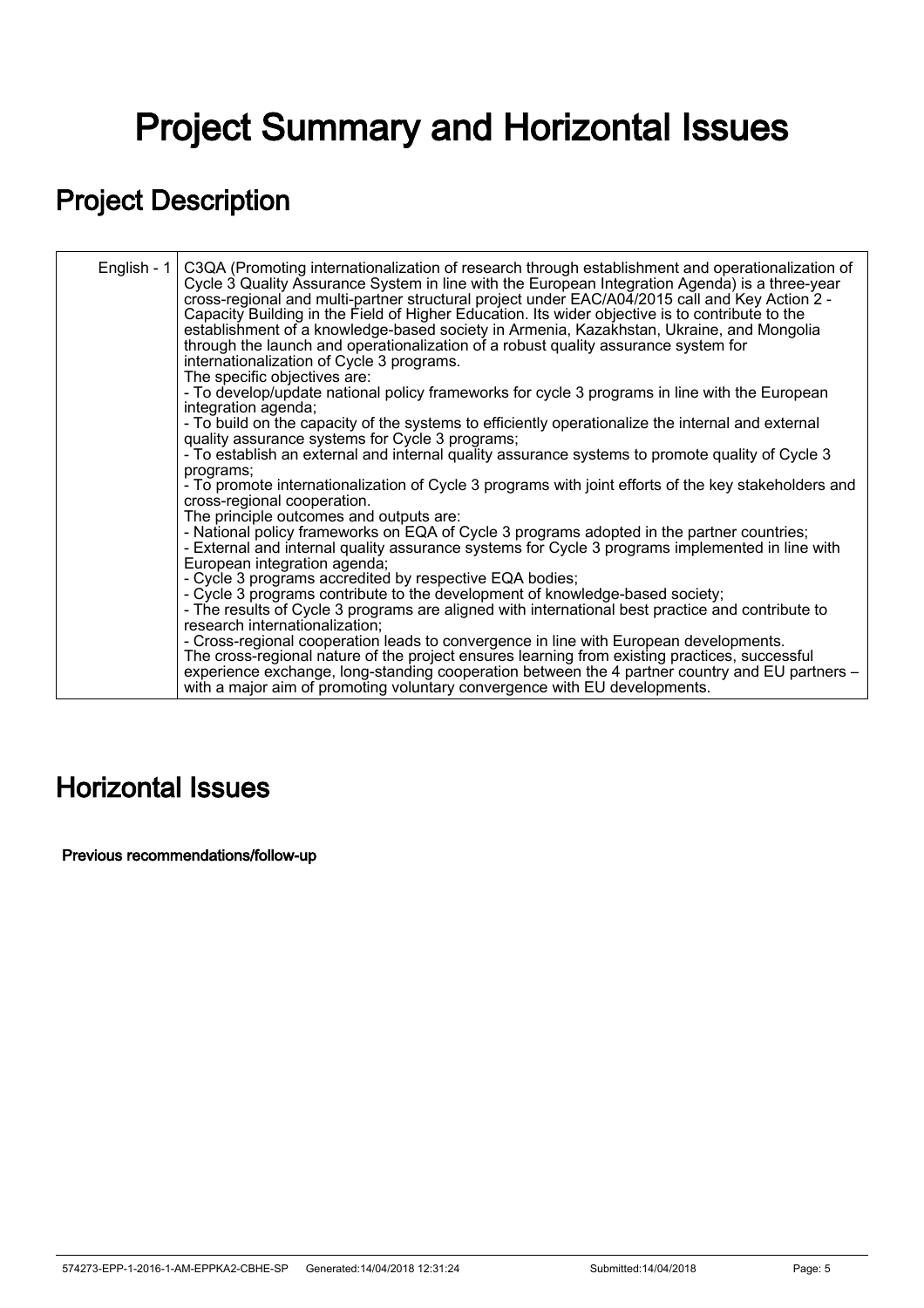The project EMT and consortium implemented the following concrete actions in line with the recommendations of NEOs monitoring visits:

- National dissemination events are foreseen in all PCs to present the intermediate results of the project to all the stakeholders. Dissemination events will be organized in 2 stages. For the 1st stage the propositions for improvement of regulatory framework of Cycle 3 (doctoral) programmes organization will be done in May-June in order to incorporate the stakeholders' views for the legal documents to be presented to the Ministries approval for improvement of the Cycle 3 programmes delivery. For the 2nd stage the presentation of the elaborated standards and guidelines of quality assurance of doctoral programs accreditation will be implemented as an intermediate activity before the pilot accreditation,

- In project partner institutions the internal discussion were organized, involving the relevant stakeholders, such as: http://www.hneu.edu.ua/web/articles/profile/2462

http://www.hneu.edu.ua/web/articles/profile/2601

https://www.facebook.com/100009955218078/videos/609147692760399/?id=100 009955218078

https://www.facebook.com/permalink.php?story\_fbid=602773440064491&id=100 009955218078

- The active involvement of the Ministries of Education is highly encouraged within the consortium. The project coordinator will use these national discussions as well as annual monitoring visits to keep the Ministries active. These discussions meetings will be held in headship of Ministries. In national events special attention will be given to the participation of the PhD students and to assure visibility.

- Project partner institutions webpages contain relevant information on the project outcomes and activities as well as links to the project website, which is used as management and visibility tool: www.c3-qa.com

- The project Quality Assurance Plan and Dissemination Strategy are agreed and used,

- The purchase of equipment is finalized for all partners. The EMT with Mongolian and Kazak partners is working on reimbursement issues of VAT paid by Mongolian and Kazak universities.

- In Ukraine, in order to ensure inter-project coaching and synergy of projects, inter-project coaching and cooperation of Erasmus+ CBHE DOCHUB was maintained by the meeting in Vilnius 22-23 June 2017, Tampere - 14-15, December 2017,

- In order to ensure efficient involvement of Ministry representation the Kazakh Ministry of Education and Science supports, promotes and adopts the quality assurance framework for Cycle 3 programmes providers in Kazakhstan. The Ministry also participated in writing a country report, provided statistical data and regulatory documents and the representatives of MES provided personal data and e-mails of PhD students for sociological survey to develop recommendations on enhancement of doctoral programmes,

- In order to explore internationalization aspects, IQAA has developed new standards and guidelines for doctoral programmes accreditation in line with ESG standards and Salzburg principles as part of the C3QA project, - In order to pay attention to the accreditation of doctoral programmes to avoid duplication of the results, IQAA ensures that the newly developed standards do not dublicate the previous standards applied within the programme

accreditation by IQAA. To make sure you can visit our site at https://iqaa.kz/en/ - In order to ensure Quality assurance and sustainability strategy, IQAA will conduct a pilot accreditation of two doctoral study programs of the partner- universities (KazGUU and M. Auezov SKSU) so that at the final stage of the project real planned results are obtained,

- A monitoring visit to Mongolia is foreseen on May 3-4 by the grant coordinator.

#### Transversal issues

N/A

#### Involvement of people with fewer opportunities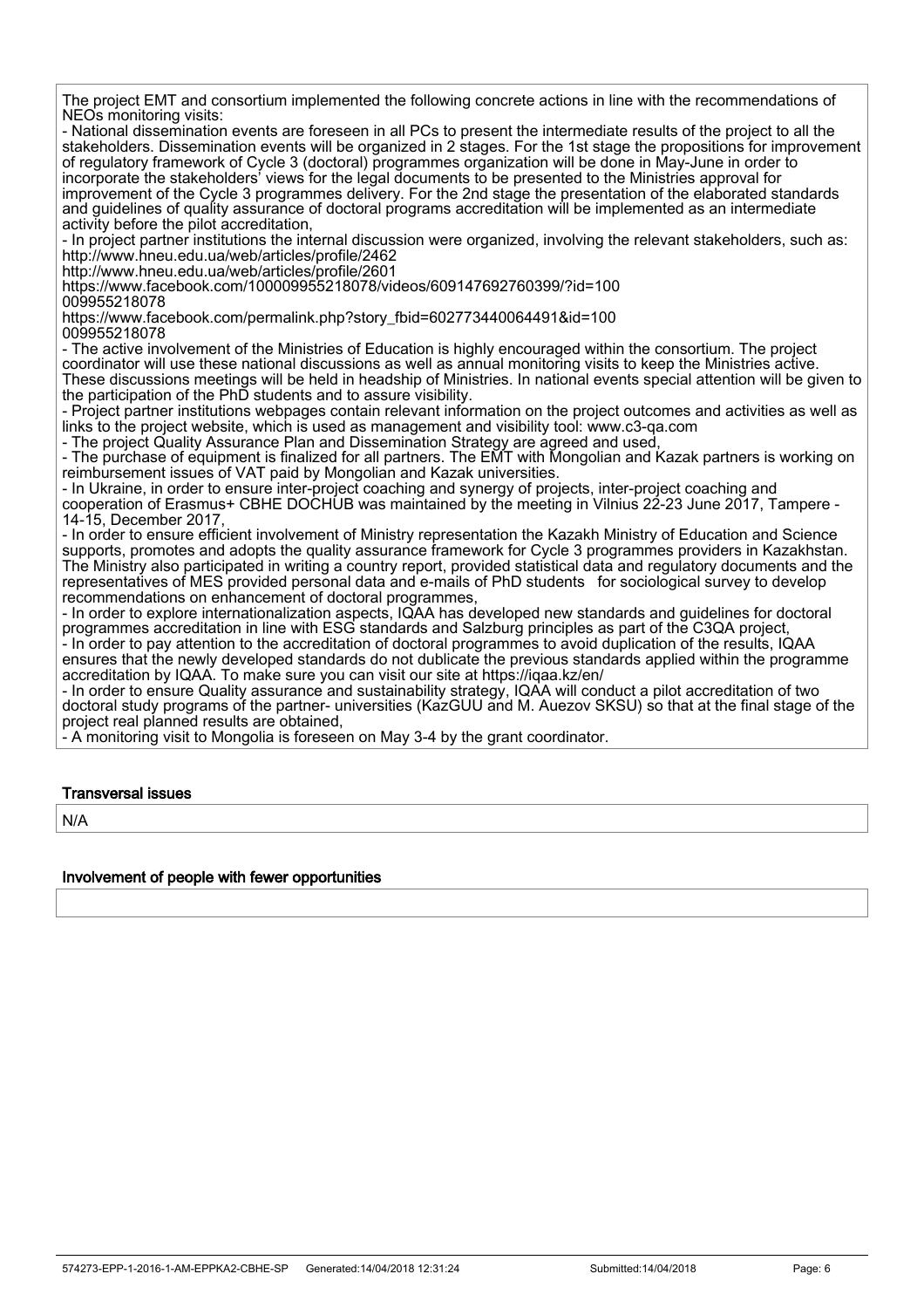# Award Criteria

# Typology

### Horizontal priorities

| Fostering the assessment of transversal skills                                                                         |  |
|------------------------------------------------------------------------------------------------------------------------|--|
| Promoting the take-up of practical entrepreneurial experiences in education, training and youth<br>work                |  |
| Promoting the professional development of staff and youth workers in ICT methodologies                                 |  |
| Supporting the production and adoption of Open Educational Resources in diverse European<br>languages                  |  |
| Facilitating the validation of non-formal and informal learning and its permeability with formal<br>education pathways |  |

### Linkages

| School education    |                      |
|---------------------|----------------------|
| Higher education    | $\blacktriangledown$ |
| Adult education     | E                    |
| Vocational training | E                    |
| Youth sector        | E                    |
| Cross-sector        |                      |

### If cross sector is selected

| School education    |  |
|---------------------|--|
| Higher education    |  |
| Adult education     |  |
| Vocational training |  |
| Youth sector        |  |
|                     |  |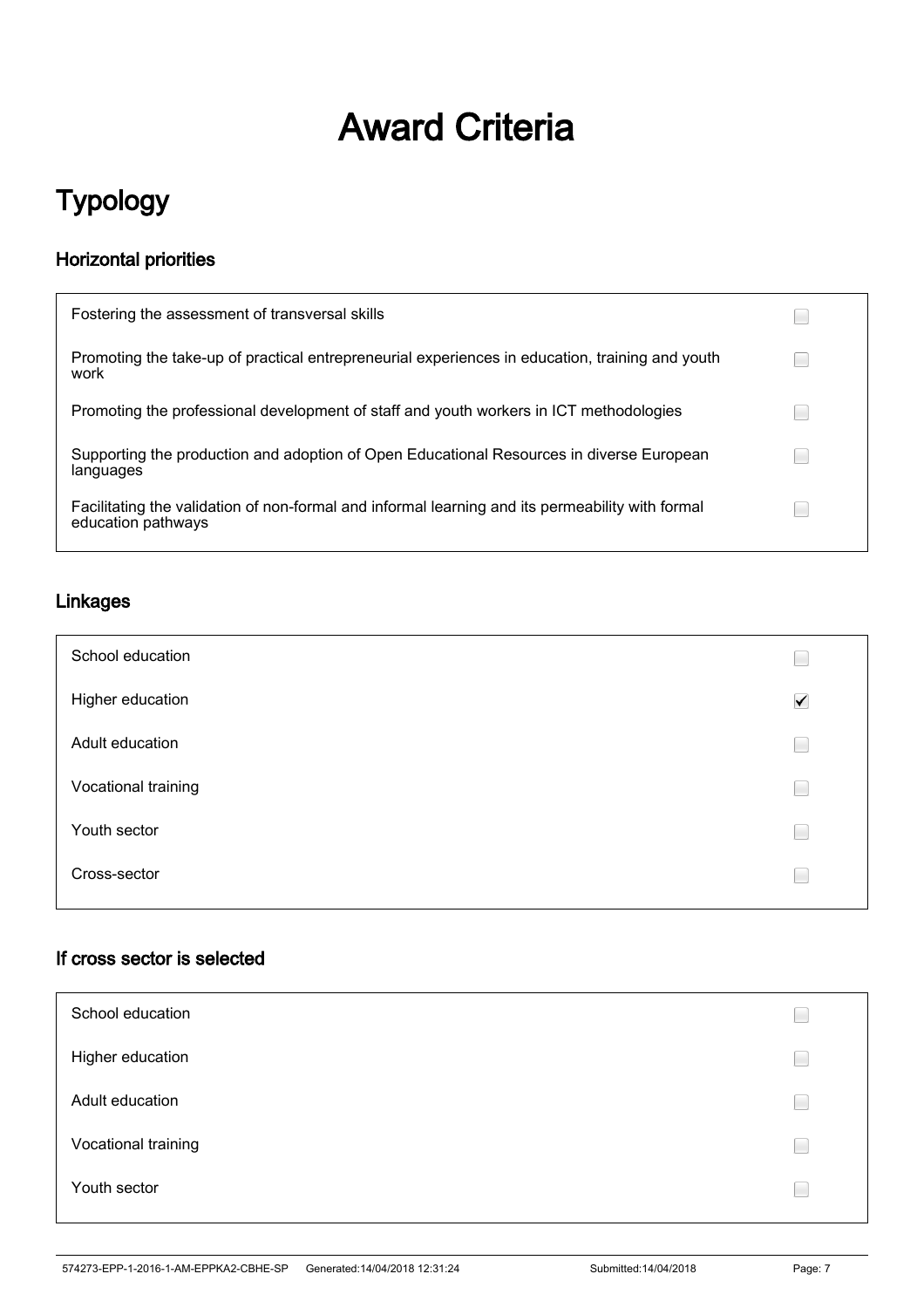### CBHE Aims

| Promote voluntary convergence with EU developments in higher education.                                                                                                                                                         |   |
|---------------------------------------------------------------------------------------------------------------------------------------------------------------------------------------------------------------------------------|---|
| Promote people to people contacts, intercultural awareness and understanding.                                                                                                                                                   |   |
| Contribute to the cooperation between the EU and the eligible Partner Countries (and amongst<br>the eligible Partner Countries).                                                                                                |   |
| Support eligible Partner Countries to address the challenges facing their higher education<br>institutions and systems, including those of quality, relevance, equity of access, planning,<br>delivery, management, governance. | ✓ |
| Support the modernisation, accessibility and internationalisation of the higher education field in<br>the eligible Partner Countries.                                                                                           |   |

### CBHE Objectives

| Improve the quality of higher education and enhance its relevance for the labour market and<br>society.                                                                            |  |
|------------------------------------------------------------------------------------------------------------------------------------------------------------------------------------|--|
| Improve the level of competences and skills in HEIs by developing new and innovative education<br>programmes.                                                                      |  |
| Enhance the management, governance and innovation capacities, as well as the<br>internationalisation of HEIs.                                                                      |  |
| Increase the capacities of national authorities to modernise their higher education systems, by<br>supporting to the definition, implementation and monitoring of reform policies. |  |
| Foster regional integration and cooperation across different regions of the world through joint<br>initiatives, sharing of good practices and cooperation                          |  |

### Specific activities

| Modernisation of policies, governance and management of higher education systems                             | ✓ |
|--------------------------------------------------------------------------------------------------------------|---|
| Strengthening of relations between higher education systems and the wider economic and social<br>environment |   |

### Regions involved

| Region 1 - Western Balkans               |   |
|------------------------------------------|---|
| Region 2 - Eastern Partnership Countries | ✓ |
| Region 3 - South Mediterranean Countries |   |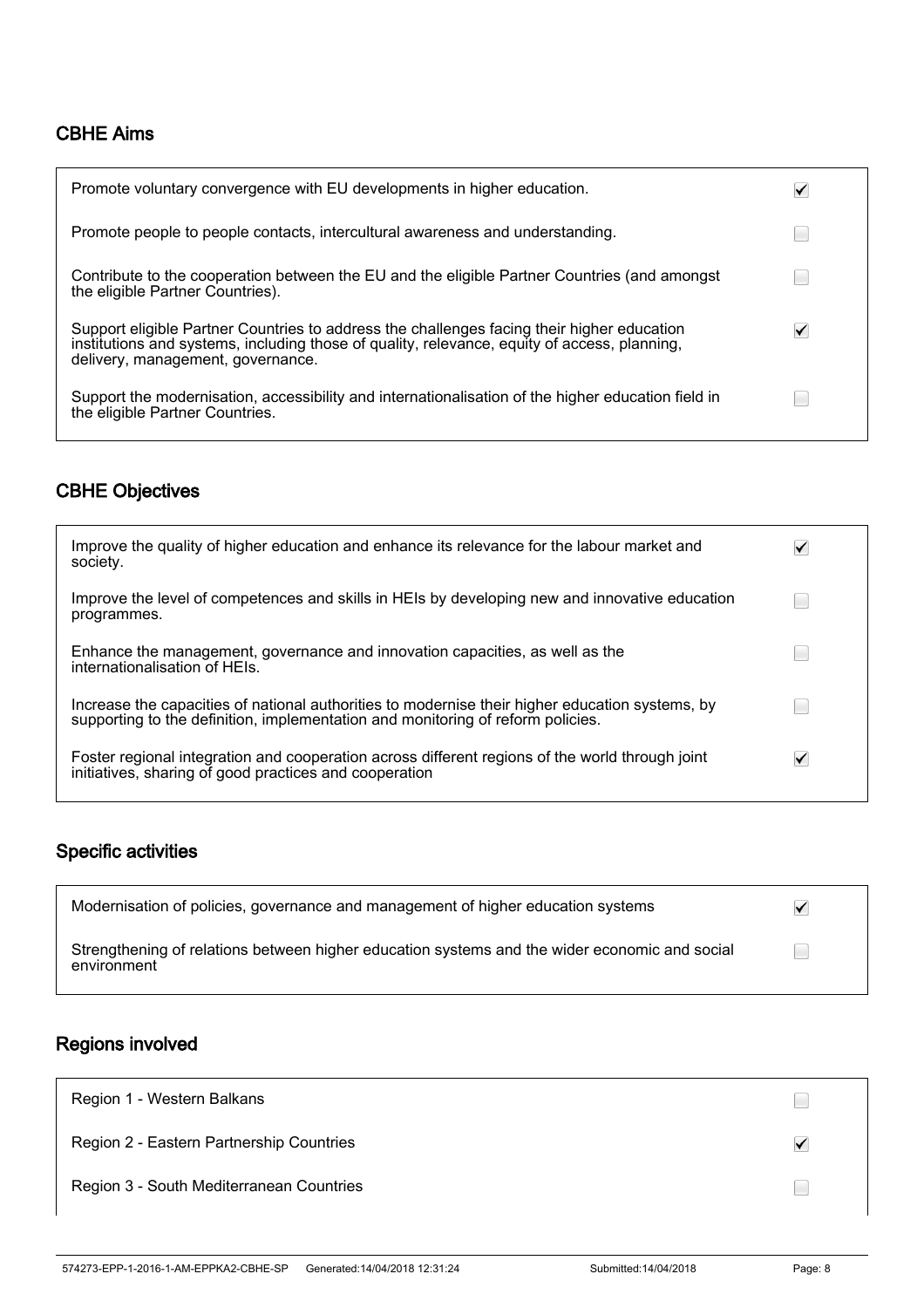| Region 4 - Russian Federation |                      |
|-------------------------------|----------------------|
| Region 6 - Asia               | $\checkmark$         |
| Region 7 - Central Asia       | $\blacktriangledown$ |
| Region 8 - Latin America      | E                    |
| Region 9 - Iran, Iraq, Yemen  | E                    |
| Region 10 - South Africa      | E                    |
| Region 11 - ACP               | $\Box$               |
| Cross-regional                | $\blacktriangledown$ |
| Regional                      | L                    |
| National                      | L                    |
|                               |                      |

### Special mobility strand

| The project contains a Special Mobility Strand          |              |
|---------------------------------------------------------|--------------|
| The project does not contains a Special Mobility Strand | $\checkmark$ |

### Involvement of people with fewer opportunities

YES/NO

## Assessment Criteria

Relevance of the project

Relevance to the objectives

 $\Box$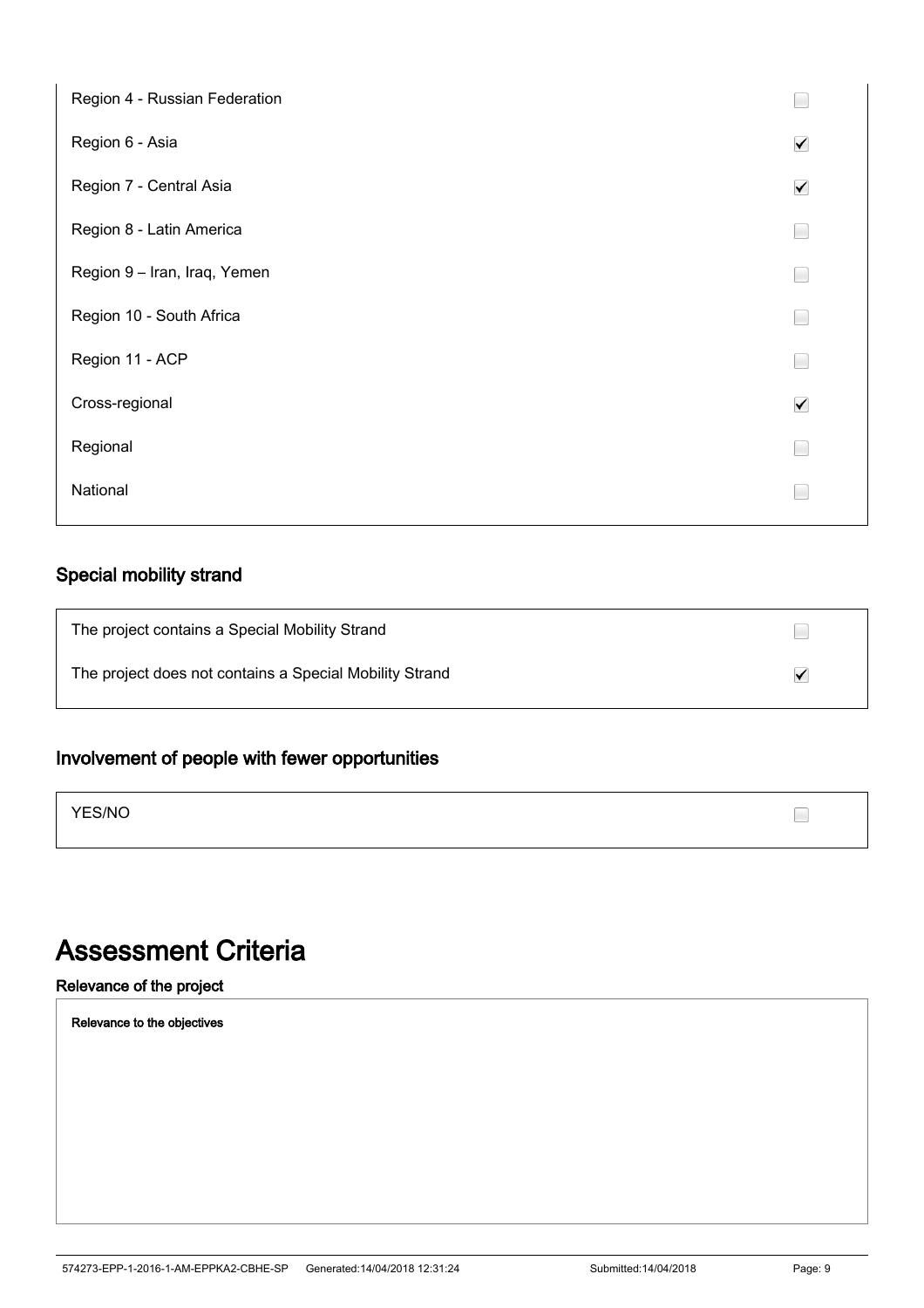The C3QA project is still relevant for the national context in Armenia, Kazakhstan, Mongolia and Ukraine as in all these countries the reforms of Cycle 3 (doctoral) programmes are ongoing. In Armenia, the new law on higher education (in discussion in the National Assembly) is foreseen for the introduction of professional PhD studies and the Armenian Ministry of Education and Sciences is highly interested in the project outcomes in order to update the existing regulatory framework of organization and delivery of Cycle 3 programmes, as well as their quality assurance. In Ukraine, the Ministry is interested in outcomes of the project so as to update the legal framework and incorporate its quality assurance standards and mechanisms in the higher education quality assurance national framework. The same state of affairs applies to Kazakhstan and Mongolia where the Ministries ofEdcuation are interested in the project's outcomes in order to improve the Cycle 3 programmes delivery and quality assurance.

Afterwards, until the year-end the project will elaborate the quality assurance tools and mechanisms for Cycle 3 programs to be adopted – after being piloted in the second year of project by partner countries relevant authorities.

Overall, the project design fits the Erasmus+ programme identified national and regional priorities as within the project the finalization of suggestions on improvement of regulatory framework of Cycle 3 programmes organization and delivery is foreseen by the end of May and based on this the concrete legal changes will be suggested for adoption for the Ministries in all PCs. Therefore, as part of outcomes, the project is dealing with the organization, delivery and quality assurance of Cycle 3 (doctoral) programs and contribution to the achievement of project objectives in terms of improving the quality assurance and teaching standards, as well as improving the management and operation with the HEIs. The achievement of these two objectives will allow contributing to the enhancement of impact of higher education sector in the societies of relevant PCs at large.

The internal constraints that affected the project's efficient implementation can be deemed as the late receipt of the 1st funding installment by EACEA in February 2017 which for several months postdated the project's effective launch. Nonetheless, the project succeeded in compensating the subsequent minor delays by shifting the workshop foreseen in the 2nd year-start was organized in the end of 2017. As external constraint, the ambiguous situation in Ukraine with regard to the functioning difficulties of the created higher education quality assurance agency can be viewed as one of the affecting factor.

Another external constrain concerns the difficulty of reimbursement of the VAT paid by the Kazakh and Mongolian partner HEIs for the equipment purchased within the project. While, the explanations by the fiscal authorities in Kazakhstan lead to double interpretation, there is not even a framework cooperation agreement with the EU in Mongolia in order to resolve the issue.

#### EU Education, Cooperation & Development policies

The C3QA project is addressing the following National and Regional Priorities:

- Category B - Improving quality of education and teaching: Bologna process type reforms (cycle system, credit transfer and accumulation, diploma supplement, etc.)

- Category C - Improving management and operation of higher education institutions: internationalization of HEIs and Quality assurance processes and mechanisms.

As for Bologna reforms, it will address quality assurance of cycle 3 programs through establishment and operationalization of internal and external quality assurance mechanisms, national frameworks for QA of cycle 3, pilot of the developed tools. As for internationalization, through benchmarking against the best international trends in offering C3 programs, alignment with Salzburg principles, the project will set a firm platform for internationalization of research through a robust QA system.

### Quality of the project implementation

İ

#### Description of the implemented activities

The activities outlined in the proposal have been running smoothly in line with the proposed activity plan. To align the development of EQA and IQA systems for doctoral programmes in Armenia, Kazakhstan, Mongolia and Ukraine with European integration agenda ENQA Standards in Quality Assurance and, most importantly, Salzburg Principles have been taken as the major guidelines. The first half of the project implementation was devoted mainly to building institutional capacities of PC HEIs and QA agencies to develop and operationalize EQA/IQA systems with a wide involvement of the key stakeholders, both internal and external. Conceptualization, formulation and piloting of EQA and IQA policies and procedures for cycle 3 programmes have been effectively launched after capacity building training. Purchase of necessary equipment as well as launch of structural measures has also been successfully completed.

In particular, the project launched with an intensive capacity building under the lead for WP 1, HCERES. The fact-finding on the 4 PC systems was instrumental in better understanding the peculiarities each context brings with their specific trends. To learn from already existing experience in a post-socialist context an inter-project coaching was organized with Tempus VERITAS project, which ensured the lessons learnt from the previous experience are used. Based on the fact-finding results and the lessons learnt, the WG developed a comprehensive training kit for EQA, IQA and Ministries capacity building. With the new training kit, a 3-day training was organized and hosted by KNUTE. 24<br>academic-teaching, 9 academic-administrative from HEIs and 23 non-academic staff EQA and IQA in line with Salzburg principles.

Having built on the capacity of the direct implementers, within the frames of WP2, under the lead of the UAH, an endeavour was made to develop/revise a national policy framework of QA for doctoral programmes. The policy frameworks for the 4 PCs are in the process of development and will be finalized close to the end of year two to allow for the piloting. The WGs launched their activities by conducting a factfinding of PC national policies, procedures for Cycle 3 in line with Salzburg principles, in-depth analysis of the contexts and specific needs of each partner. Based on the findings 4 national level policies, procedures and structures for Cycle 3 programmes quality assurance will be developed in line with the international developments and European integration agenda. To ensure sharing of experiences and setting a good platform for cross-regional cooperation a workshop was organized at UAH in November 2017. 33 academic and 24 non-academic staff participated in this workshop.

Within the frames of WP3, the actual development of internal and external QA systems has been launched and is still in the process. The lead partners – UCA and UJML3 – have taken respective steps to conduct a second synopsis to better understand QA standards and procedures for Cycle 3 programs currently extant in each HEI. The results fed into a country report for each PC and will be presented during a 2-day workshop on operationalization techniques of IQA and EQA in Lyon in the end of May. The workshop will set a robust platform for hands-on<br>development and first-hand exposure to the EU practice through face-to-face consultan and procedures will be sent to EU partners for constructive feedback. Further activities will be undertaken to ensure EQA and IQA bodies are established in PCs/ HEIs and efforts will be invested to develop respective policies, criteria and procedures for EQA of Cycle 3 programmes by the end of project 2nd year.

#### Quality assurance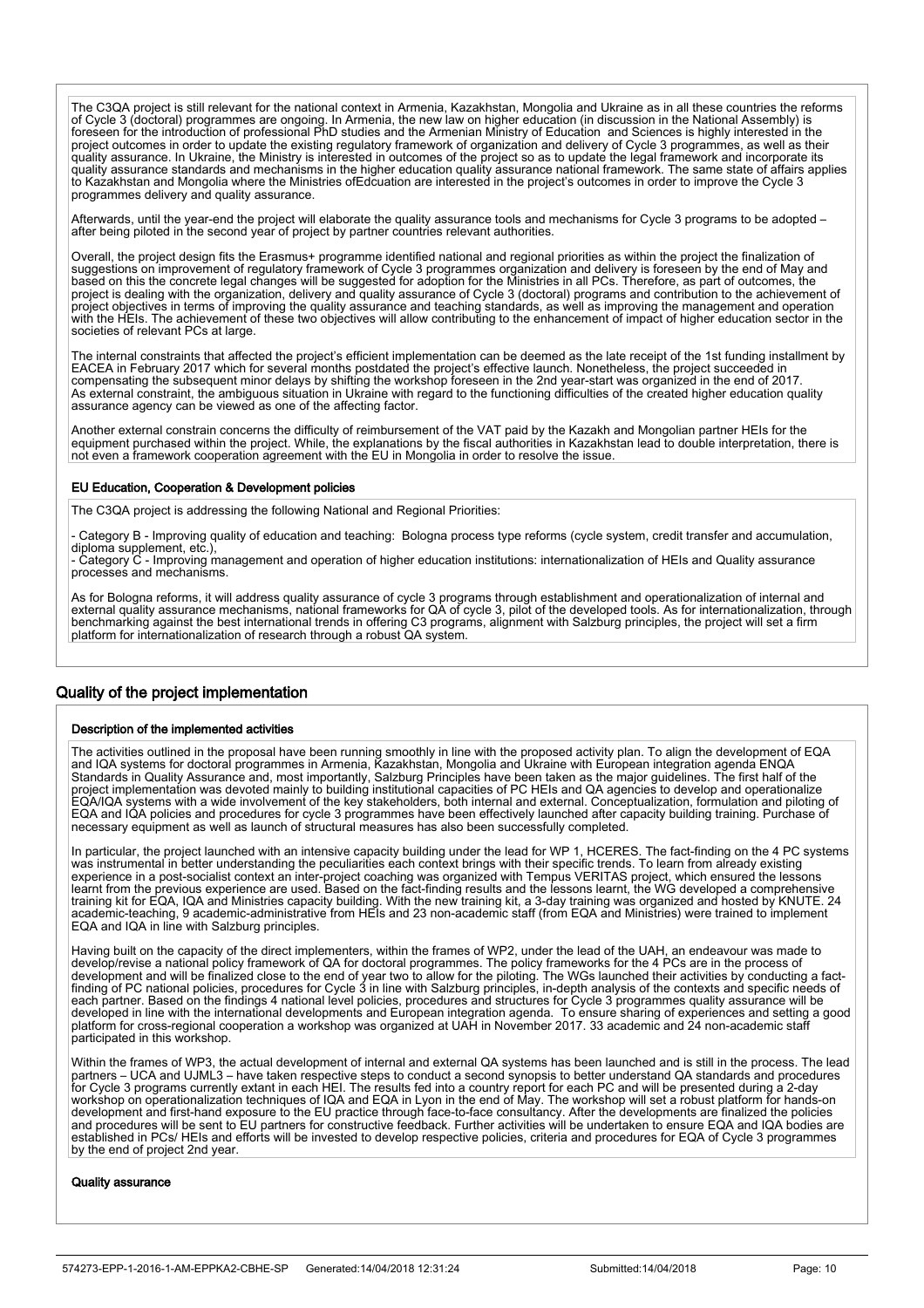The project's quality assurance is organized according to the adopted Quality assurance plan (QAP) which is available at the project's website (http://c3-qa.com/management/). The QAP includes several measures (mechanisms and processes) combining mid-term and long-term monitoring approaches and tools for quantitative and qualitative information gathering and analysis, such as Minutes of Coordination meetings, reports per Work Packages upon termination, report of monitoring visits, evaluation of the project's events, intermediate fact-funding audit, etc.

In line with the project proposal and QAP, the specific indicators to verify the achievements for the overall project level are as follows:

- 7 reports of work packages,<br>- 7 reports of work packages,<br>- 6 minutes of coordination meetings, - 6 minutes of coordination meetings,

- 3 reports on monitoring visits to partner countries institutions,

- Trained staff of Cycle 3 programs providers (27 members), Ministries (12 members) and EQA bodies (9 members) from Armenia,

Kazakhstan, Mongolia and Ukraine;

- Updated 4 regulatory frameworks (including standards and procedures) for QA of cycle 3 programs in Armenia, Kazakhstan, Mongolia and Ukraine;

- 4 national level guidelines on establishment of QA systems for cycle 3 programs for Armenia, Kazakhstan, Mongolia and Ukraine; - 4 Hallottal lever guidemned on coldshormon, c.

- 9 internal quality assurance policy manuals for the PCIs are operational;

- At least one Cycle 3 program in each of 9 participating HEIs are internally and externally evaluated and accredited by partner country EQA bodies,

- 9 equipped units of HEIs and 4 for EQA in Armenia, Kazakhstan, Mongolia and Ukraine.

The QAP measures are applied regularly by the project's EMT and when applicable presented to all the partners for external feedback. In this sense, the Minutes of Coordination meetings are approved by the project's Governing board and published at the project's website, 9 units in charge of quality assurance of Cycle 3 (doctoral) studies at partner HEIs are supplied with the required equipment (which is included in the partner institutions' inventory lists), the finalization of the reports per Work Package 1 and 2 are underway, etc.

Some of the indicators of the project's achievements will be presented to the wider range of stakeholders after the ongoing review and feedback by the project's program countries, i.e. UJM, UCA, HCERES, UAH and UJK. This refers to the propositions for the improvement of national regulatory frameworks on organization of Cycle 3 (doctoral) programmes and national level guidance for the quality assurances of Cycle 3 (doctoral) programmes. The 1st discussion on the improvement of regulatory framework is foreseen in Mongolia in the beginning of May and upcoming discussions would be held in June in Armenia, Kazakhstan and Ukraine.

For the quality of the Grant management, the project's EMT will use the recommendations and findings of the intermediate audit foreseen in May-June, 2018.

#### **Visibility**

The project website (http://c3-qa.com) was launched during the Kick-off meeting in February 2017. Through its structure the website is aimed at demonstrating the results, overall implementation of the project, its management and current stage of activities. Within this organization the project website serves as a visibility tool for external stakeholders, also as a management and communication tool with partners since it contains up-to-date information and documentation related to the project coordination and management. Also, on the project website a special section is devoted to the dissemination events organized by the partners locally at their institutions for the visibility of the project, e.g. media coverage by the project partners at their university websites as well as the dissemination through local media sources (accessible here : http://c3-qa.com/media/

Therefore, the Media and News sections of the website contain media articles on the project's Kick-off meeting publicized by online Armenian newspapers. The media coverage and photo illustrations on all the project trainings and workshops organized in Yerevan (Kick-off meeting February 2017), Kyiv (July 2017), Alcala-de-Henares (November 2017) are also available at project website with high level of accessibility by the visitors according to the website statistics.

In order to promote the project's visibility the stickers mentioning "with the support of the Erasmus+ Programme of the European Union" were distributed among the HEIs receiving equipment for the use of the quality assurance units, doctoral students and publicly available academic spaces

All materials and presentations produced in the framework of the project contain Erasmus+ and the C3QA project logos.

The implementation of the Quality assurance plan (QAP) combined with the provision of information on project to NEOs in partner countries and EACEA, as well as regular updates of information on C3QA project at Erasmus+ Dissemination Platform, i.e. http://ec.europa.eu/prm.rrammesierasmus-plus/projects/, will ensure the fulfillment of visibility obligations foreseen by the Grant agreement.

#### Equipment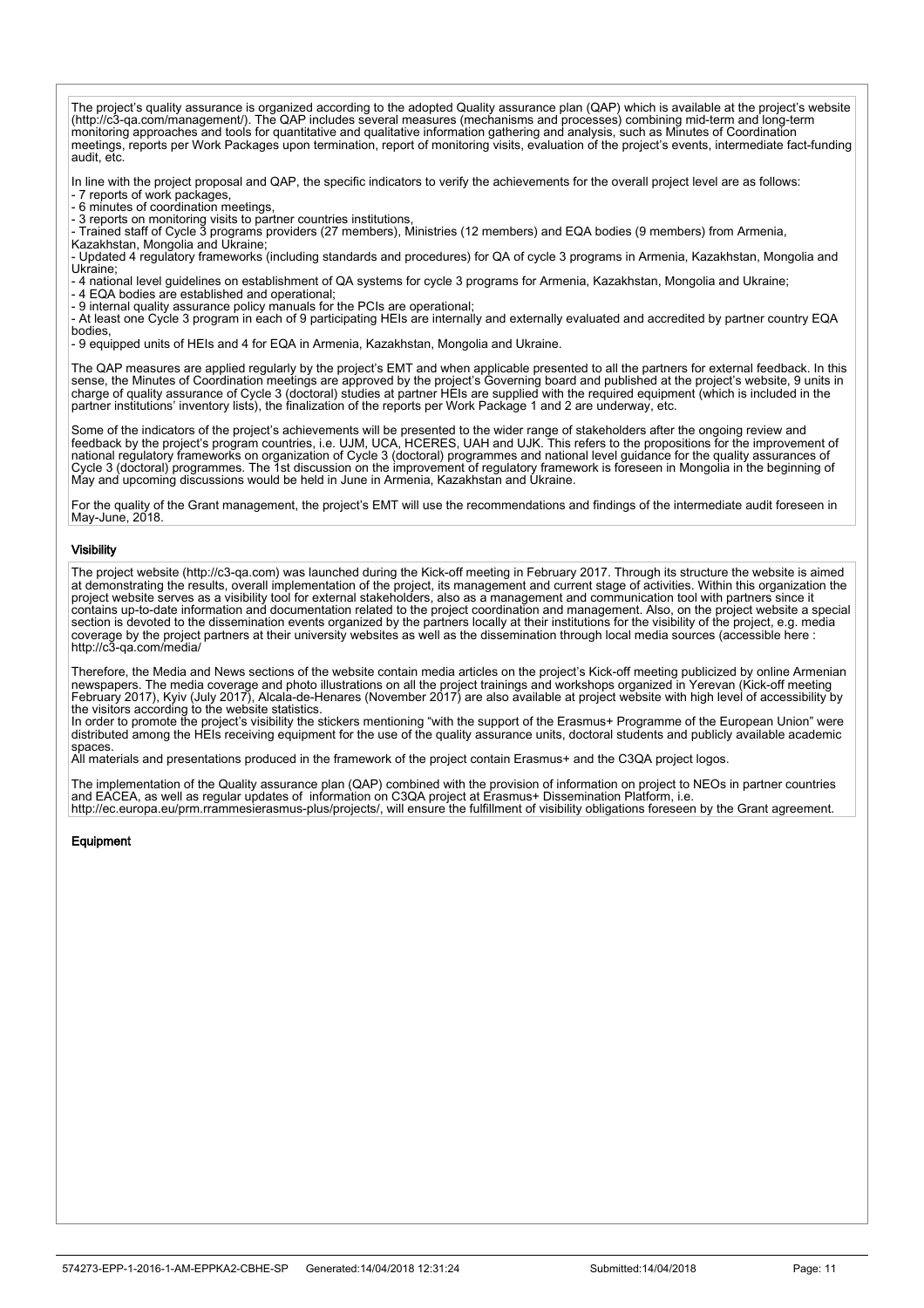According the need assessment carry out among the project partners and based on the tenders results, the following equipment were acquired for partner countries universities:

- According the need assessment carry out among the project partners and based on the tenders results, the following equipment were acquired:

- Laptop Fujitsu LIFEBOOK 46
- Laptop Apple A1466 MacBook Air 2
- Laptop Asus GL703VM 1
- Laptop Asus G750 1
- Desktop PC Fujitsu ESPRIMO 61
- Printer/Scanner/Copy Canon iR2520 10
- Printer Canon MF411 1
- Scanner Canon C130 2
- Projector BenQ MX704 10 - Projector ACER MR.JMG 11.001 – 1.

The equipment purchased within the project is mainly devoted to the units and staff involved in the quality assurance of Cycle 3 studies in partner countries as well as for project's executive management team. Therefore, acquired equipment is used for the project related activities, such as research, learning, coordination and management by the researcher, managers, technical and administrative staff involved in the project. Moreover, most of the equipment is installed at publically accessible spaces (e.g. library at KAZGUU university, auditoriums, halls and seminar rooms) allowing its wider usage by the students and other academic staff not involved in the project.

According to the will expressed by the partners during the assessment of the need for equipment, it was foreseen to acquire e-literature by the project coordinator or project partners for the usage of all the partner institutions.

As compared to the project proposal, the changes occurred due to the deviant results as expressed in the need assessment of the equipment among partners. Therefore, instead of the software initially foreseen, the partners expressed the will to acquire printer-scanner-copier machines, scanners and projectors.

The expenses not foreseen concern the tender announcement fees for the publication in the official newspaper, as well as expenses on equipment storage in Customs or contracts delivery via DHL postal service.

Other expenses concern the reimbursement of VAT and duties paid by the Mongolian and Kazakh partner HEIs which will be done after the negotiations with fiscal authorities and only upon the approval by the EACEA.

#### The project includes activities relating to curriculum development



 $\bullet$ No

#### Teaching / Training Activities

| Yes |
|-----|
|     |

#### Mobility for Teaching, Training and/or project research activities

The 1st training within the 1st year of the Erasmus+ C3QA project took place between June 4th – 6th, 2017 in Kyiv, Ukraine hosted by the project partner Kyiv National University of Trade and Economics (KNUTE). The training session was aimed at capacity building for staff of partner countries (from higher education institutions, QA agencies and Ministries of education) on organization and external and internal quality assurance of Cycle 3 (doctoral ) programs based on the experience of doctoral studies and QA systems adopted by the French, Spanish, and Polish academic contexts.

The 2nd workshop within the 1st working year of the Erasmus+ C3QA project took place between November 16th – 17th,<br>2017 in Alcala de Henares, Spain hosted by the project partner University of Alcala (UAH). The workshop was developing the Regulatory Frameworks for EQA Cycle 3 (doctoral) Programs based on the fact-finding results identified by the Armenian, Mongolian, Ukrainian, and Kazakh representatives, as well as the Spanish experience on the Standards Fulfilment for the Accreditation of Cycle 3 Programmes. The main discussion topics that were addressed during the workshop touched upon the Salzburg Principles (from 2005 to 2017): EUA Council for Doctoral Education reports (Doctoral Education – Taking Salzburg Forward: Implementation and new challenges (2016)), Standards and guidelines for quality assurance in the European Higher Education Area, Ex-ante accreditation (if required by national regulations), Monitoring (if required by national regulations) and Accreditation.

No

 $\bigcirc$ 

### Quality of cooperation

L

Project management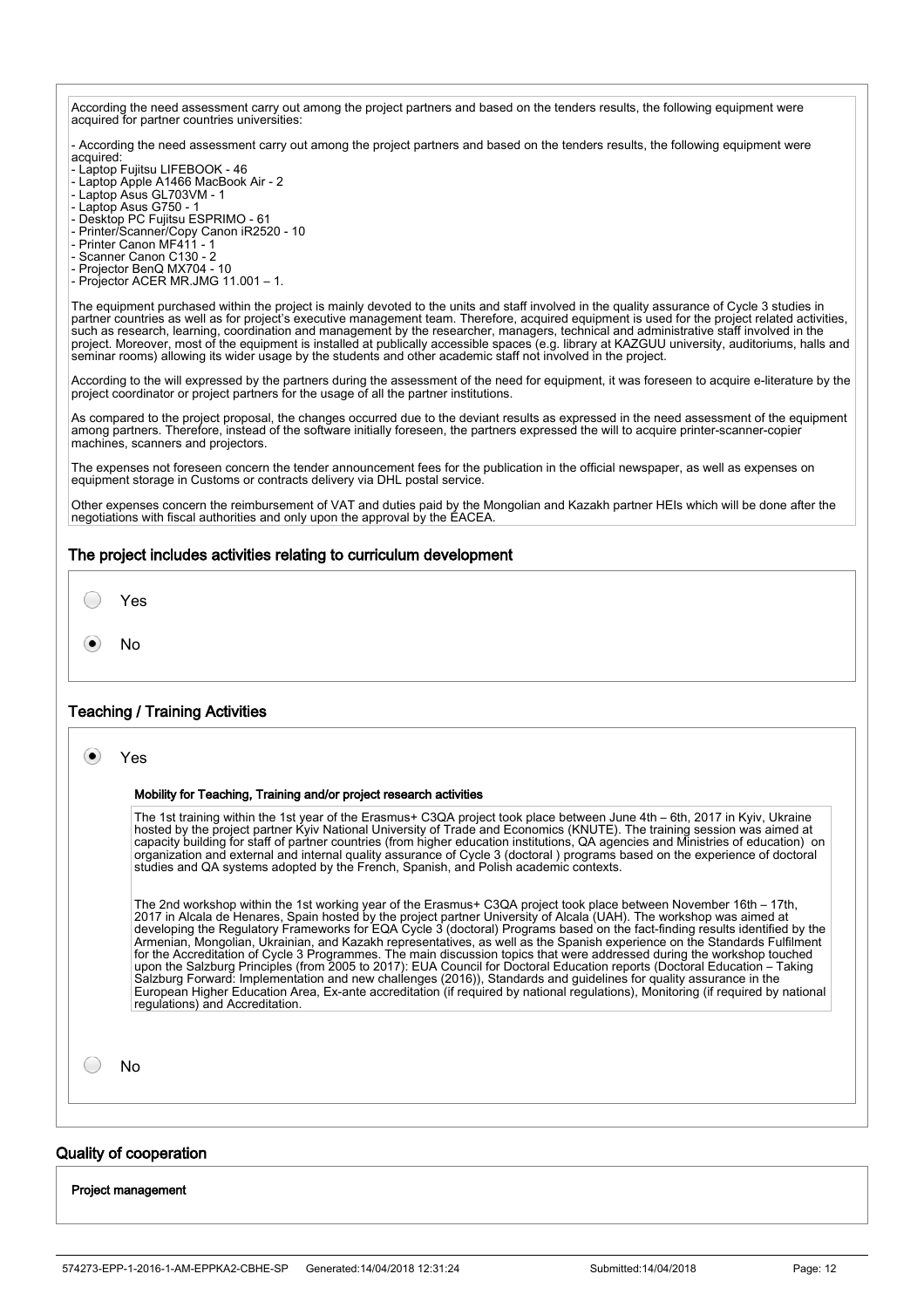For the effective project management a 3 level structure of coordination and management was discussed and agreed during the project Kickoff meeting with the following components:

•Project Governing Board – 1 representative from each partner institution to participate in the decision-making of strategic issues related to the project coordination and management,

•National Coordinators – 1 representative from each partner country responsible for coordination at country level, •Executive Management Team – a body responsible for daily management of the project and in constant communication with contact persons at each partner institution for coordination of project activities.

The lists of members of the project governing board as well as the working groups from each partner institution are accessible via the link here: http://c3-qa.com/management

The management procedure, responsibility and obligations of each partner are clearly mentioned in the partnership agreements which were discussed and validated at the project's Kick –off meeting. Therefore, the finalization of the PAs caused no difficulties. In addition, all copies of the PAs were timely sent to the EACEA.

The management tools used by the project EMT and involved partner institutions are of two types, i.e. for the support of the financial management and project daily activities. UFAR makes use of a specialized accounting software for the project's financial management as well as the financial statement template provided by the EACEA. For the project's daily activities the tools applied include regular skype discussions, e-mail correspondence, various online document sharing platforms, etc.

The performance indicators used for measuring the achievement of project activities are in line with the project proposal and include the following:

• 7 reports of work packages,

• 6 minutes of coordination meetings,

• 3 reports on monitoring visits to partner countries institutions,

• Trained staff of Cycle 3 programs providers (27 members), Ministries (12 members) and EQA bodies (9 members) from Armenia, Kazakhstan, Mongolia and Ukraine;

• Updated 4 regulatory frameworks (including standards and procedures) for QA of cycle 3 programs in Armenia, Kazakhstan, Mongolia and Ukraine;

• 4 national level guidelines on establishment of QA systems for cycle 3 programs for Armenia, Kazakhstan, Mongolia and Ukraine; • 4 EQA bodies are established and operational;

• 9 internal quality assurance policy manuals for the PCIs are operational;

• At least one Cycle 3 program in each of 9 participating HEIs are internally and externally evaluated and accredited by partner country EQA bodies,

• 9 equipped units of HEIs and 4 for EQA in Armenia, Kazakhstan, Mongolia and Ukraine.

Several tools for project internal communication are in place and actively applied, among them: • Coordination meetings held in Yerevan, Armenia (February 21017), in Kyiv, Ukraine (July 2017), in Alcala-de-Henares, Spain (November 2017), in Lyon, France (foreseen for May 2018), in Astana, Kazakhstan (foreseen September, 2018), in Ulaanbaatar, Mongolia (foreseen for June, 2019) and final Coordination meeting in October 2019 (venue, tbc.);

•Monitoring visits held in Kyiv involving the Ukrainian partners (July 2017), in Astana involving the Kazakh partners (November, 2017), foreseen in Ulaanbaatar in May 2018.

• Daily correspondence via project email and working meetings at partner country levels, e.g. local meetings in partner countries involving relevant stakeholders.

Decision-making process aimed at participation of all partners and exercising transparent and collegial approach for reaching common results via mutual consensus.

#### Involvement of partners and stakeholders

The responsibilities of the involved institutions from both partner and programme countries are in accordance with the project proposal and aimed at project effective implementation and wider inclusion of all partners. In particular, the project partners from the program countries, i.e. HCERES (France), University of Jean Moulin Lyon 3 (France), University of Clermont Auvergne (France), University of Alcala (Spain) and University of Jan Kochanowski in Kielce (Poland) bring their expertise respectively from France, Spain and Poland with regard to the organization and quality assurance of doctoral studies in line with European agenda in the field.

The involved higher education institutions participate in the elaboration of tools and procedures for the internal quality assurance of cycle 3 (doctoral) programmes, as well as in the improvement of the regulatory framework in each partner country.

The involvement of the Ministries has also a particular role for bringing in country specific structural experience on external and internal quality assurance to be further elaborated and applied within the project.

The external quality assurance agencies from partner countries are involved for the overall guidance of the partner HEIs and are in charge of the elaboration and testing of the external mechanisms of quality assurance applied by the respective country HEIs.

In the project consortium there are partner institutions with a lesser experience in Tempus and/or Erasmus+ projects from Mongolia. Therefore the project's EMT takes special care in providing guidance and support throughout the project implementation. In this regard, at the launch of the project, one Mongolian representative was funded by the project budget to participate in the grant managers' conference organized by the EACEA in Brussels in order to receive first-hand experience.

The project's EMT has attached special significance and took into account the special needs of the partner countries in several cases, among them:

• when identifying the partners' need assessment for equipment;

• when organizing the project's 1st training session in Kyiv (instead of Paris) in order to benefit the newly established Ukrainian quality

assurance agency which is not part of the project consortium, • when translating the Training kit into Russian (along with Kazakh) as one of the official languages in Kazakhstan taking into account the

need for wider dissemination, • when providing special support to the Kazakh and Mongolian partners to reimburse their VAT expenses for the acquired equipment, etc.

In line with the project's special objectives, the project contributed to the internal cooperation between the universities leading to the signature of bilateral agreements between several partner institutions of the project, such as between UFAR and KAZGUU, KNUTE and UAH, KAZGUU and UAH, etc.

#### Management of the grant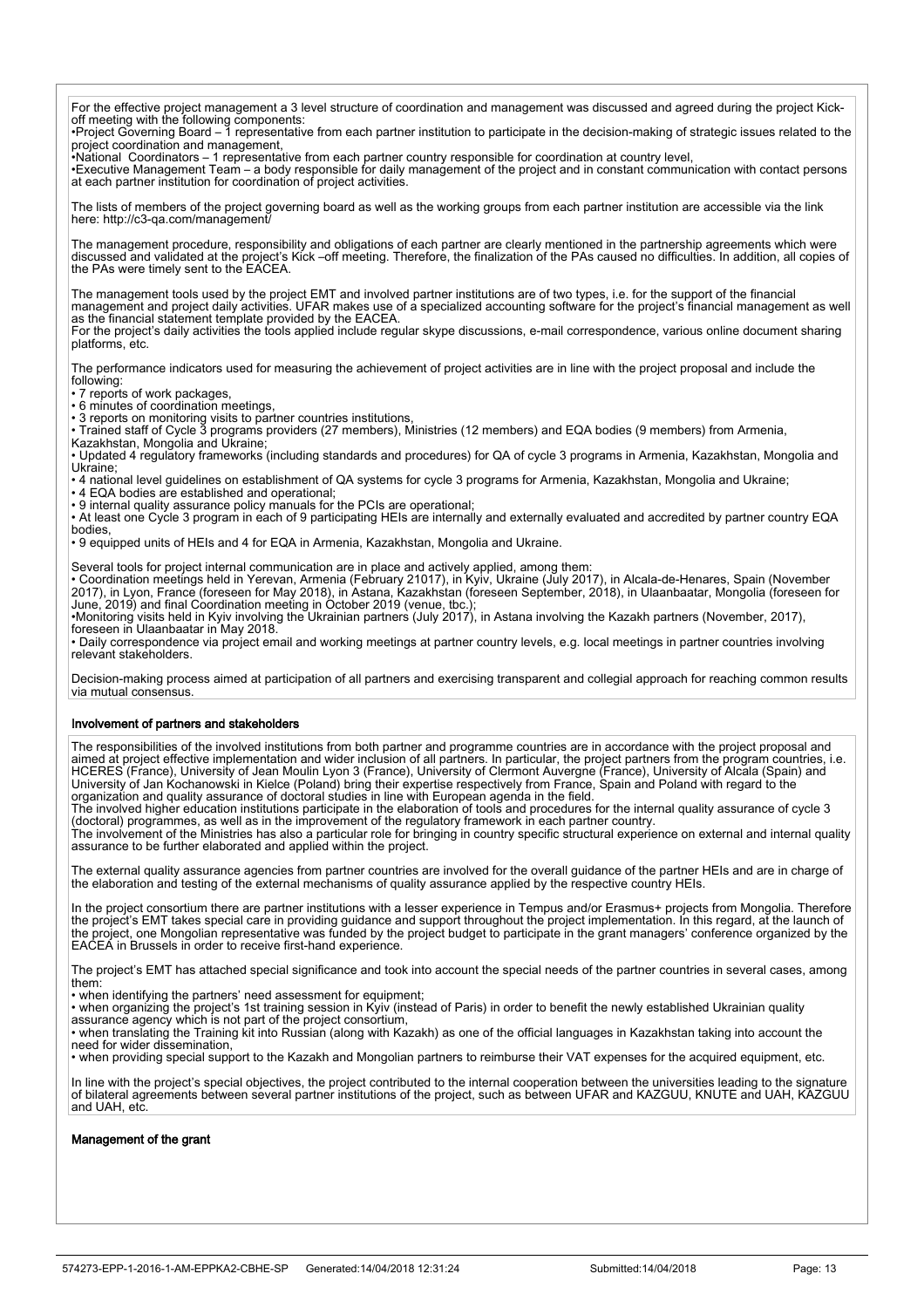Within the project EMT both the project coordinator and the financial director of the grant-holding institution are collaborating closely and are assisted by the administrative and technical support of the employee specially paid by the UFAR for these purposes.

The grant management procedure fits with the overall project management structures and methodology and special effort was made to familiarize all the project partners with the EACEA guidelines for the grant users from the very beginning of the project. Thus, during the Kickoff meeting all the requirements of the grant management were outlined by the EMT and discussed by all the partners. Moreover, during the next 2 Coordination meetings the work on grant management issues were performed without neglecting the daily support provided by the EMT to equip all the partners with tailored answers to their inquiries.

Within the consortium a performance-based approach is applied and a common methodology for each category of costs is agreed. For instance, for the equipment purchase it was decided, upon possibility, to a make a centralized tender for the supply of all the countries in order to simplify the tender procedure; for staff costs it was decided to use no less than 50 percent of the costs for the researcher category, and the rest for the other categories, etc.

Upon the suggestion of the EMT, the project's governing board approved the suggestion to carry out an intermediate audit on the project's factual findings which will contribute to the effective management of the grant using the identified recommendations for further improvement.

The main concern during the grant management related to the purchase of the video conference set needed by the project partner KNUTE, since after the 1st tender no fitting offers were received and the 2nd tender was announced.

The Erasmus+ related documents were made available from the beginning of the project t at the project's website accessible via the link here: http://c3-qa.com/erasmus-program-documents/

The project coordinator of the grant management regularly informs the partners on each category of costs as well as overall expenses of the grant at each Coordination meeting.

### IMPACT AND SUSTAINABILITY

L

#### Awareness raising, dissemination, sustainability and exploitation of the project results

To ensure wider impact and visibility of the project activities and outcomes, concrete measures are taken and envisaged in line with the project (updated) Work plan:

- Communication on project Kick-off meeting in Yerevan, capacity building training in Kiev and workshop in Alcala de Henereas through media and C3QA prject/partners' webpages:

http://www.tert.am/am/news/2017/02/03/erasmus/2267761

https://www.armenpress.am/arm/multimedia/slideshows/58336/

http://www.mecss.gov.mn/post17020701 http://www.aravot.am/2017/02/03/852153/

http://www.panarmenian.net/arm/photoset/10374/102970

https://www.youtube.com/watch?v=YNKhL1fW1eU

http://www.ambafrance-am.org/Ceremonie-de-lancement-d-un-programme-Erasmus-a-l-Universite-francaise-en

http://www.slaq.am/arm/news/1156147/ https://www.knteu.kiev.ua/blog/read/?pid=22476&en

http://kazguu.kz/en/mezhdunarodnoye-sotrudnichestvo/erasmus-drugie-proektyi/

https://www.knteu.kiev.ua/blog/read/?pid=22477&en

http://accmon.mn/c3qa-%D1%82%D3%A9%D1%81%D3%A9%D0%BB/

http://www.hneu.edu.ua/web/articles/profile/2462

http://www.hneu.edu.ua/web/articles/profile/2601

https://www.facebook.com/100009955218078/videos/609147692760399/?id=100

009955218078

http://www.anqa.am/en/internationalization/

http://c3qa.iqaa.kz/en/news/item/2028-predstaviteli-iqaa-prinyali-uchastie-v-obuchayushchem-seminare-vneshnyaya-i-vnutrennyaya-otsenkaobrazovatelnykh-programm-doktorantury-po-proektu-erasmus-v-gorode-kiev-ukraina-4-6-iyulya-2017-g

http://c3qa.iqaa.kz/en/news/item/2030-provedenie-vneshnego-monitoringa-po-proektu-erasmus-c3qa

http://blogs.ukgu.kz/en/content/c3qa-%C2%ABpromoting-internationalization-research-through-creation-quality-assurance-system-3rdhttp://www.yafa.am/?cat=193

- Discussions/presentation of project activities and intermediate results with the country internal and external stakeholders,

- Development and dissemination of newsletters in English and national languages,

- Publication of brochures on project activities in English and national languages,

- Dissemination via national media,

- Organization of national round tables to discuss the project outcomes with the stakeholders,

- Organization of dissemination conferences in partner countries, etc.

The involvement of ministries of education and national agencies for higher education quality assurance from Armenia, Kazakhstan, Mongolia and Ukraine and their willingness to contribute and use the project outcomes is the best guarantee for sustainability of project outcomes. Therefore, the adoption of concrete suggestions on legal framework improvement and quality assurance tools and mechanism is envisaged by partners countries relevant authorities.

Project realised deliverables are so far:

- Capacity building for 57 participants for training and workshop including academic teaching, academic administrative and non-academic staff from participating higher education institutions, ministries of education and national agencies for higher education quality assurance from Armenia, Kazakhstan, Mongolia and Ukraine,

- Fact-funding country reports on Quality Assurance of Cycle 3 (doctoral) programmes in Higher Education in Armenia, Kazakhstan, Mongolia and Ukraine, available in English at: http://c3-qa.com/project-documents/ .The translation of the reports into Armenia, Kazakh, Russian, Mongolian and Ukrainian languages is under finalization.

- Training kit on organization and quality assurance of doctoral studies in Spain, France and Poland.

The only change compared to the dissemination and sustainability activities envisaged in the application concerns the translation of Training<br>kit into Russian as official language too, done per the request of Kazakh partne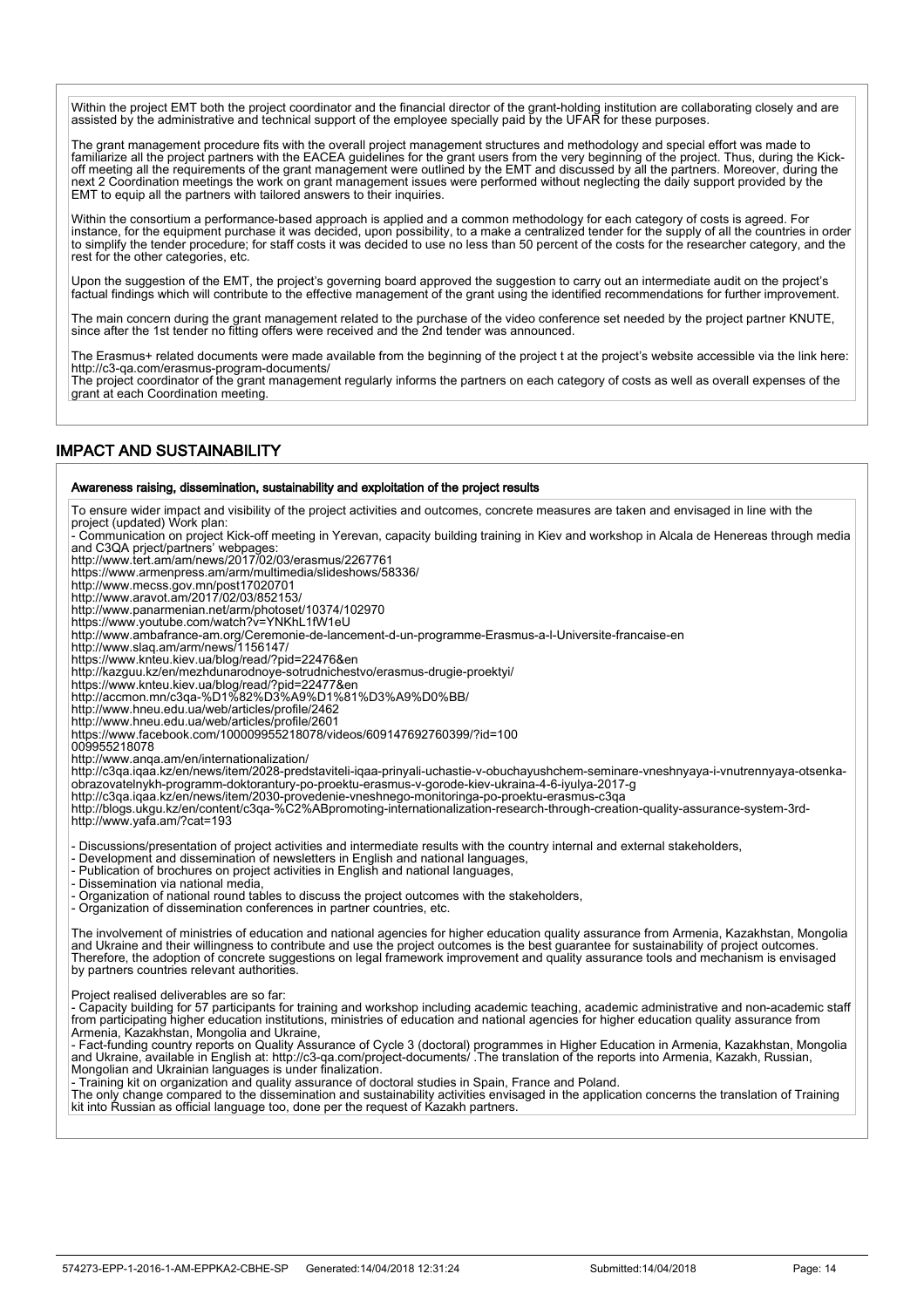# Statistics and Indicators

### Type of equipment:

|                      | i ype or equipment:                 |  |
|----------------------|-------------------------------------|--|
| $\Box$               | books and pedagogic material        |  |
| $\blacktriangledown$ | audio-visual equipment              |  |
| $\blacktriangledown$ | Computers and software              |  |
|                      | lab material                        |  |
| $\blacktriangledown$ | Other                               |  |
|                      | For Curriculum Development projects |  |
|                      | Yes                                 |  |
|                      | Level of new/updated courses:       |  |
| $\Box$               | Short cycle                         |  |
|                      | 1st Cycle (e.g. Bachelor)           |  |
|                      | 2nd Cycle (e.g. Master)             |  |
|                      | 3rd Cycle (e.g. Doctoral)           |  |
|                      | Vocational Education and Training   |  |
|                      | Type of recognition:                |  |
| ۰                    | <b>HEI Degree</b>                   |  |
|                      | National degree                     |  |
|                      | Multiple Degree                     |  |
|                      | Joint Degree                        |  |
| courses              | Volume (in ECTS) of new/updated     |  |
|                      | The new study programme includes:   |  |
| $\Box$               | Placements/internships for students |  |
|                      |                                     |  |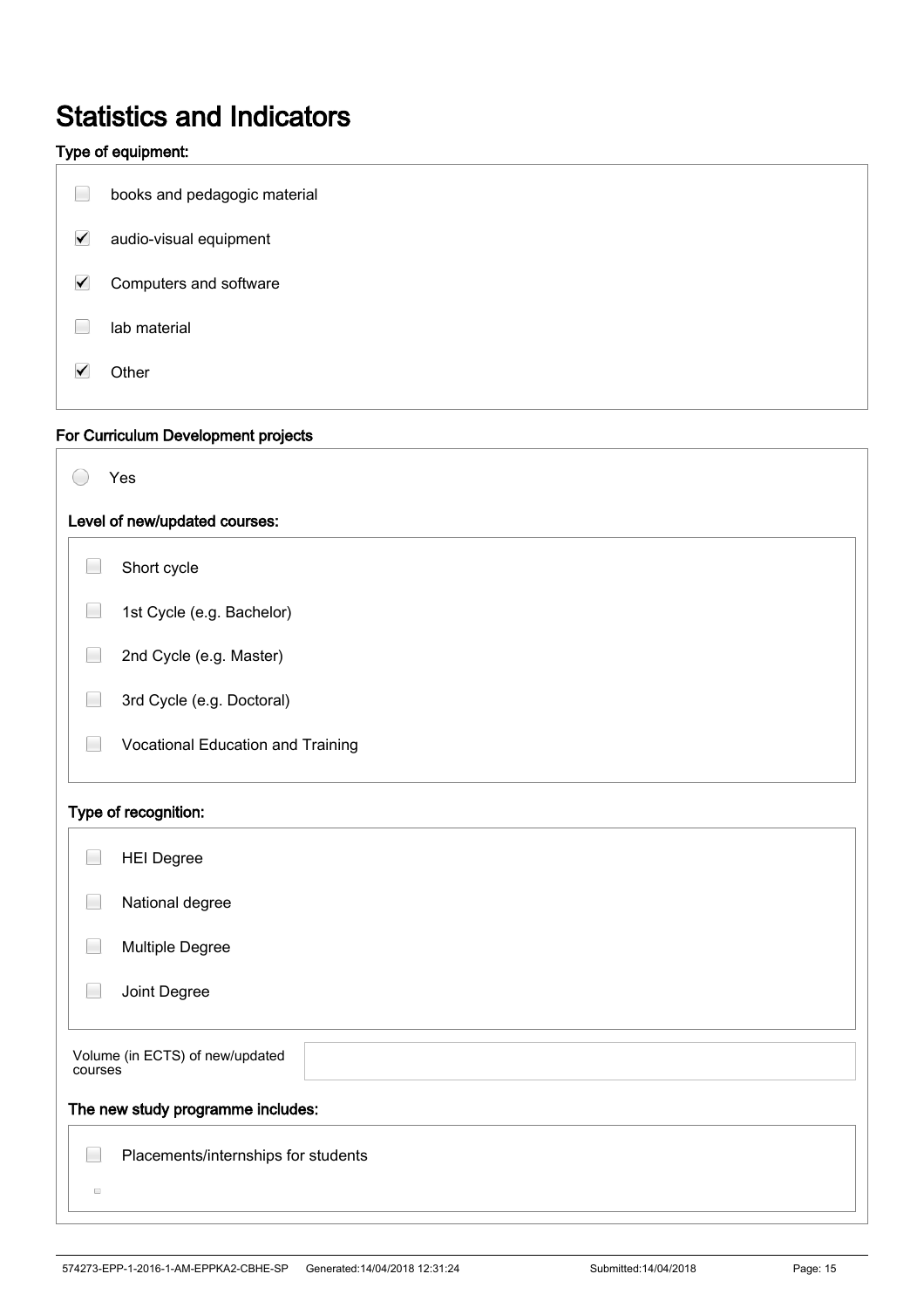| Career orientation service<br>Career development measures                                                               |  |  |
|-------------------------------------------------------------------------------------------------------------------------|--|--|
| Number of learners / trainees<br>enrolled (per intake / course<br>delivery)                                             |  |  |
| Type of skills/competence developed:                                                                                    |  |  |
| Transversal/behavioural skills                                                                                          |  |  |
| Technical /academic /scientific / research skills                                                                       |  |  |
| Linguistic competences                                                                                                  |  |  |
| % of the new curriculum taught in<br>foreign language of the the total of<br>new curriculum developed by the<br>project |  |  |

### For Training/Mobility Activities

İ

İ

| Number of partner country "HEIs"<br>students" trained                                                    | 0 |
|----------------------------------------------------------------------------------------------------------|---|
| Number of partner country "HEIs'<br>academic staff" trained                                              |   |
| Number of partner country "HEIs'<br>administrative staff" trained                                        |   |
| Number of partner country "non-HEI<br>individuals" trained (priv. sector,<br>NGOs, civil servants, etc.) |   |

### IMPACT AND SUSTAINABILITY

| Impact at individual level                                                                          |                        |
|-----------------------------------------------------------------------------------------------------|------------------------|
| Extent of attention given to<br>vulnerable groups                                                   | to a very small extent |
| Number of direct beneficiaries in<br>the Partner country(ies) per year:<br>academic staff from HEIs | 0                      |
| Number of direct beneficiaries in<br>the PCs (/year): administrative staff $ 0\rangle$<br>from HFIs |                        |
| Number of direct beneficiaries in<br>the PCs (/year): HE students                                   | $\Omega$               |
| Number of direct beneficiaries in                                                                   | 1                      |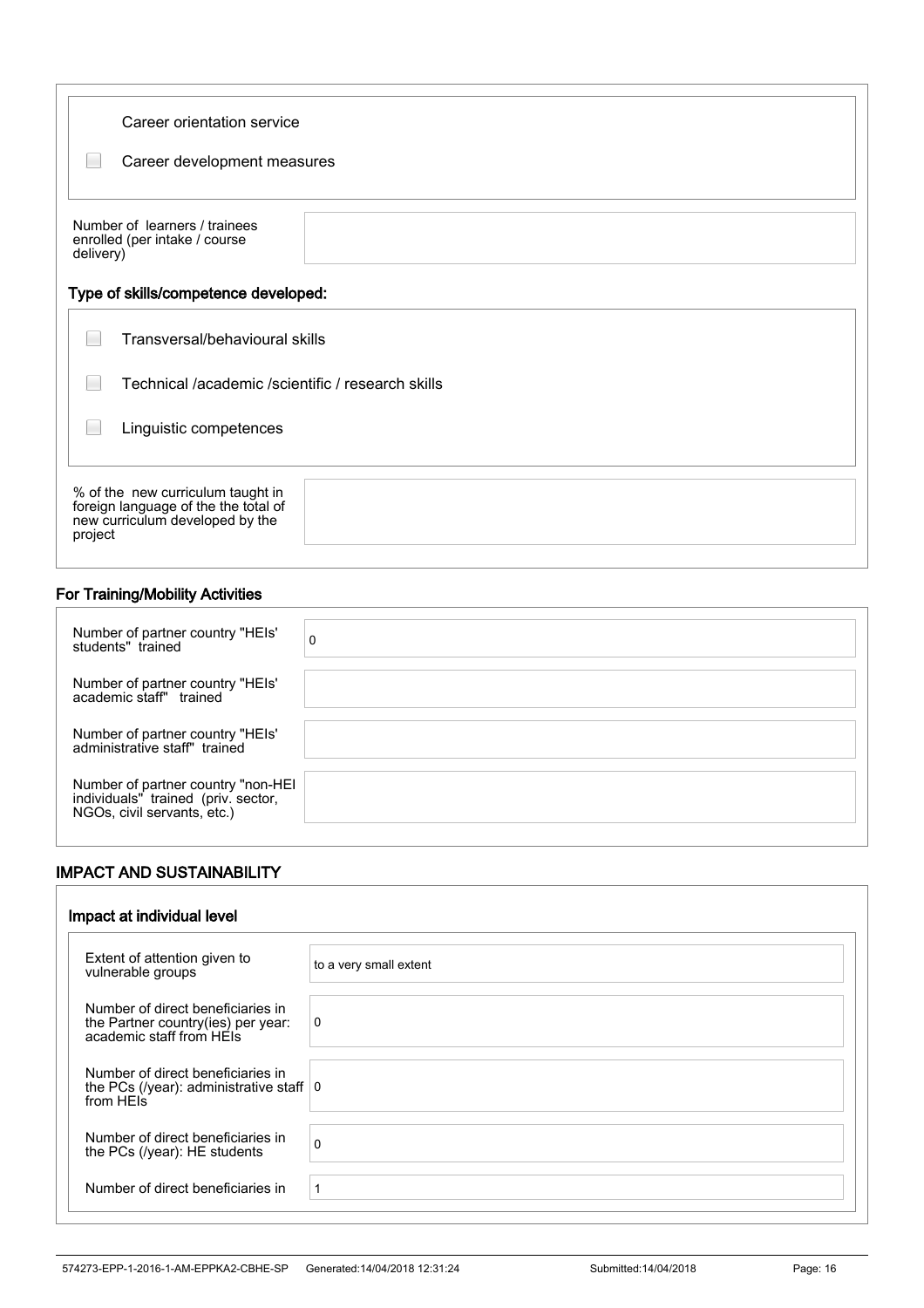| ∈(/vear): non HE individuals<br>the PCs |  |
|-----------------------------------------|--|
|                                         |  |

### Impact at institutional level

| Extent of impact at institutional<br>level: for instance new courses /<br>strategies (policies, regulations) /<br>services (units, centres)                                                                                                                                                                         | totally accomplished |
|---------------------------------------------------------------------------------------------------------------------------------------------------------------------------------------------------------------------------------------------------------------------------------------------------------------------|----------------------|
| Potential of planned project<br>measures to contribute to new<br>national cooperation activities in<br>the Partner countries HEIs as a<br>result of the project (Memorandum<br>of Understanding /research<br>projects / joint publications<br>/participation in networks or<br>associations etc.)                   | totally accomplished |
| Potential of project to contribute to<br>new international cooperation<br>activities in the Partner countries<br>HEIs as a result of the project<br>(international agreements /<br>Memorandum of Understanding /<br>research projects / joint<br>publications / participation in<br>networks or associations, etc.) | totally accomplished |

### Impact on the HE Sector

| Potential of project to contribute to<br>new (/updated) national or regional<br>policies / laws / regulations in HE                                                                                     | totally accomplished |
|---------------------------------------------------------------------------------------------------------------------------------------------------------------------------------------------------------|----------------------|
| Potential of project to contribute to<br>the establishment (/ further<br>development) of external bodies<br>(/associations /agencies)                                                                   | totally accomplished |
| Potential of project to contribute to<br>improve the excellence /<br>competitiveness / attractiveness of<br>the Higher Education institutions                                                           | totally accomplished |
| Innovative character of the planned<br>results (i.e. the courses developed;<br>the new tools, services, procedures<br>delivered; the strategies<br>implemented for reaching the<br>target groups; etc.) | totally accomplished |

### Impact on the society as a whole

| Potential of the project to pay<br>particular attention to least<br>developed countries                                              | not applicable       |
|--------------------------------------------------------------------------------------------------------------------------------------|----------------------|
| Potential of the project to engage<br>Partner Countries HFIs in new<br>means of cooperation with<br>employers and other stakeholders | totally accomplished |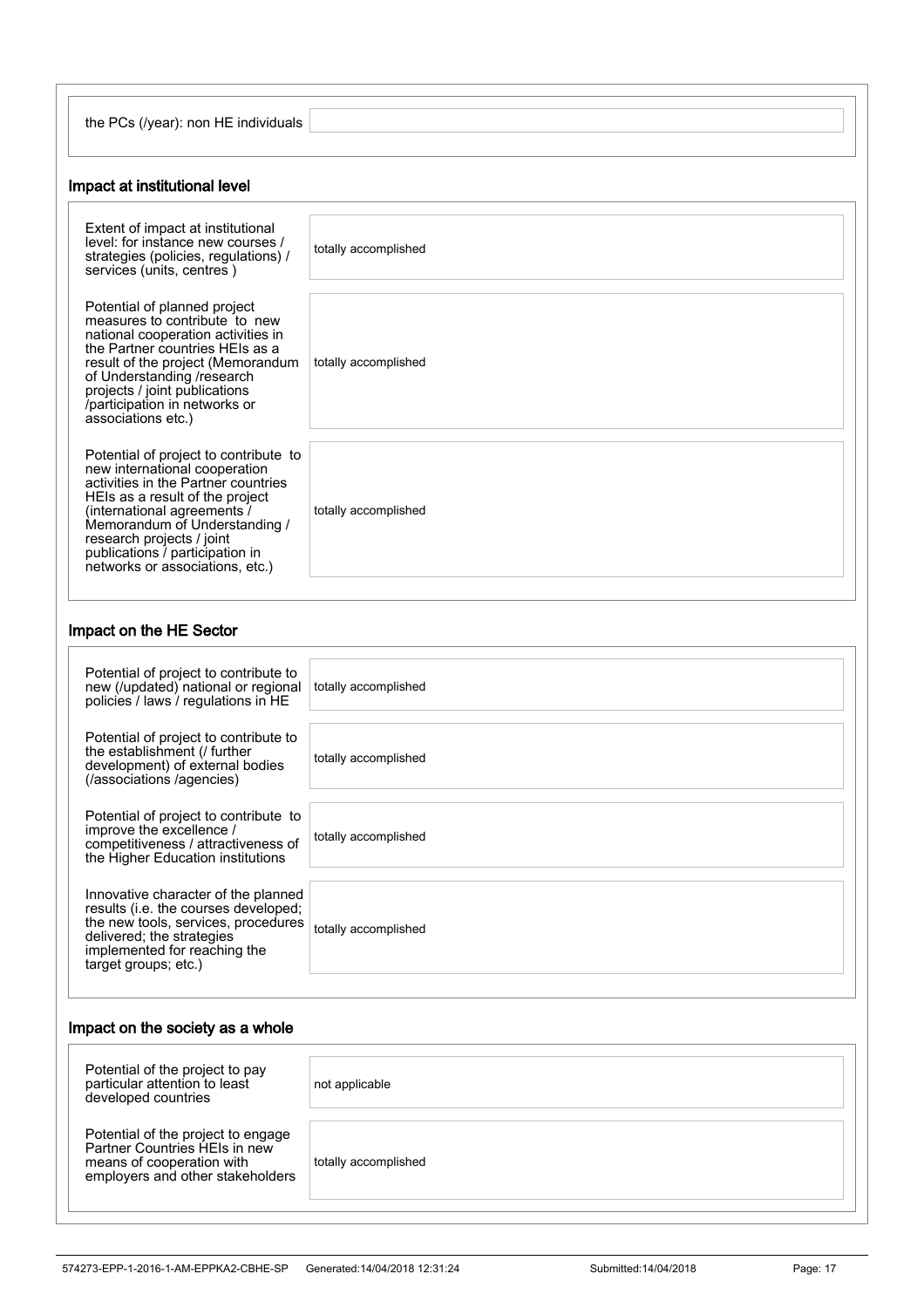| (e.g. NGOs, associations, etc.)                                                                   |  |
|---------------------------------------------------------------------------------------------------|--|
| Measures contributing to improving<br>lifelong learning approaches in the<br>Partner Country HEIs |  |
|                                                                                                   |  |

### Sustainability

İ

İ

İ

| Institutional support for Partner<br>Country HEIs to sustain project<br>results | totally accomplished |
|---------------------------------------------------------------------------------|----------------------|
|---------------------------------------------------------------------------------|----------------------|

### Measures to collect Sources of financial (/logistic) support for sustaining the project results from:

| $\blacktriangledown$ | Partner HEIs                            |  |
|----------------------|-----------------------------------------|--|
| $\blacktriangledown$ | Public authorities in Partner countries |  |
|                      | <b>NGOs</b>                             |  |
| L.                   | Private sector                          |  |
| $\blacktriangledown$ | European Union                          |  |
|                      | Other                                   |  |
|                      |                                         |  |

### QUALITY OF PARTNERSHIP & COOPERATION

| Involvement of students in the<br>project implementation                        | to a very small extent |
|---------------------------------------------------------------------------------|------------------------|
| Involvement of non-educational<br>stakeholders in the project<br>implementation | to a small extent      |

### RELEVANCE in relation to project objectives

| To what extent the project<br>contributes to the policy objectives<br>of the Partner Countries | to a very high extent                                 |  |  |  |  |  |
|------------------------------------------------------------------------------------------------|-------------------------------------------------------|--|--|--|--|--|
|                                                                                                | Project potential to promote EU's horizontal policies |  |  |  |  |  |
| Agriculture, fisheries and foods                                                               |                                                       |  |  |  |  |  |
| <b>Business</b>                                                                                |                                                       |  |  |  |  |  |
| Climate action                                                                                 |                                                       |  |  |  |  |  |
| ∩                                                                                              |                                                       |  |  |  |  |  |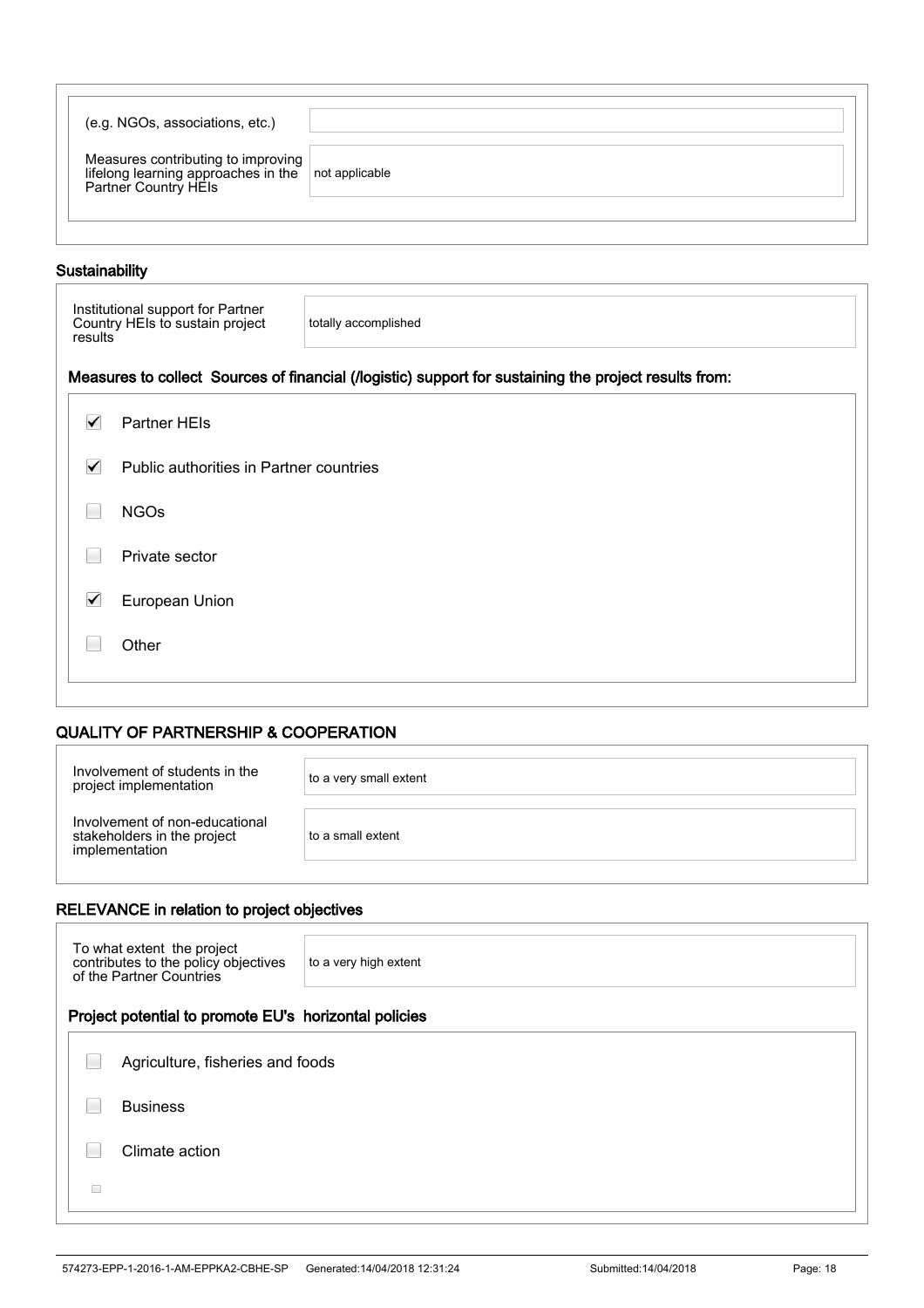

## Meetings,Training and Mobilities

### Meetings, Trainings and Mobilities

#### Estimated dates of consortium meetings until the end of the projects

| Venue country | Venue city        | Date of Meeting |  |  |
|---------------|-------------------|-----------------|--|--|
| Armenia       | Yerevan           | 03/02/2016      |  |  |
| Ukraine       | Kiev              | 06/07/2017      |  |  |
| España        | Alcalá de Henares | 17/11/2017      |  |  |
| France        | Lyon              | 31/05/2018      |  |  |
| Kazakhstan    | Astana            | 21/09/2018      |  |  |
| Mongolia      | Ulaanbaatar       | 14/06/2019      |  |  |
| Armenia       | Yerevan           | 18/10/2019      |  |  |

#### Training and Mobilities

| Event | Purpose | Type of<br>participants        | Gender           | Number | Country of<br>Origin | Country of<br>destination | Duration (in<br>weeks) | %compared<br>to objectives |
|-------|---------|--------------------------------|------------------|--------|----------------------|---------------------------|------------------------|----------------------------|
|       | Other   | Academic<br>staff-<br>teaching | Number<br>Male   | 11     |                      | Armenia                   |                        | 100                        |
|       | Other   | Academic<br>staff-<br>teaching | Number<br>Female | 9      |                      | Armenia                   |                        | 100                        |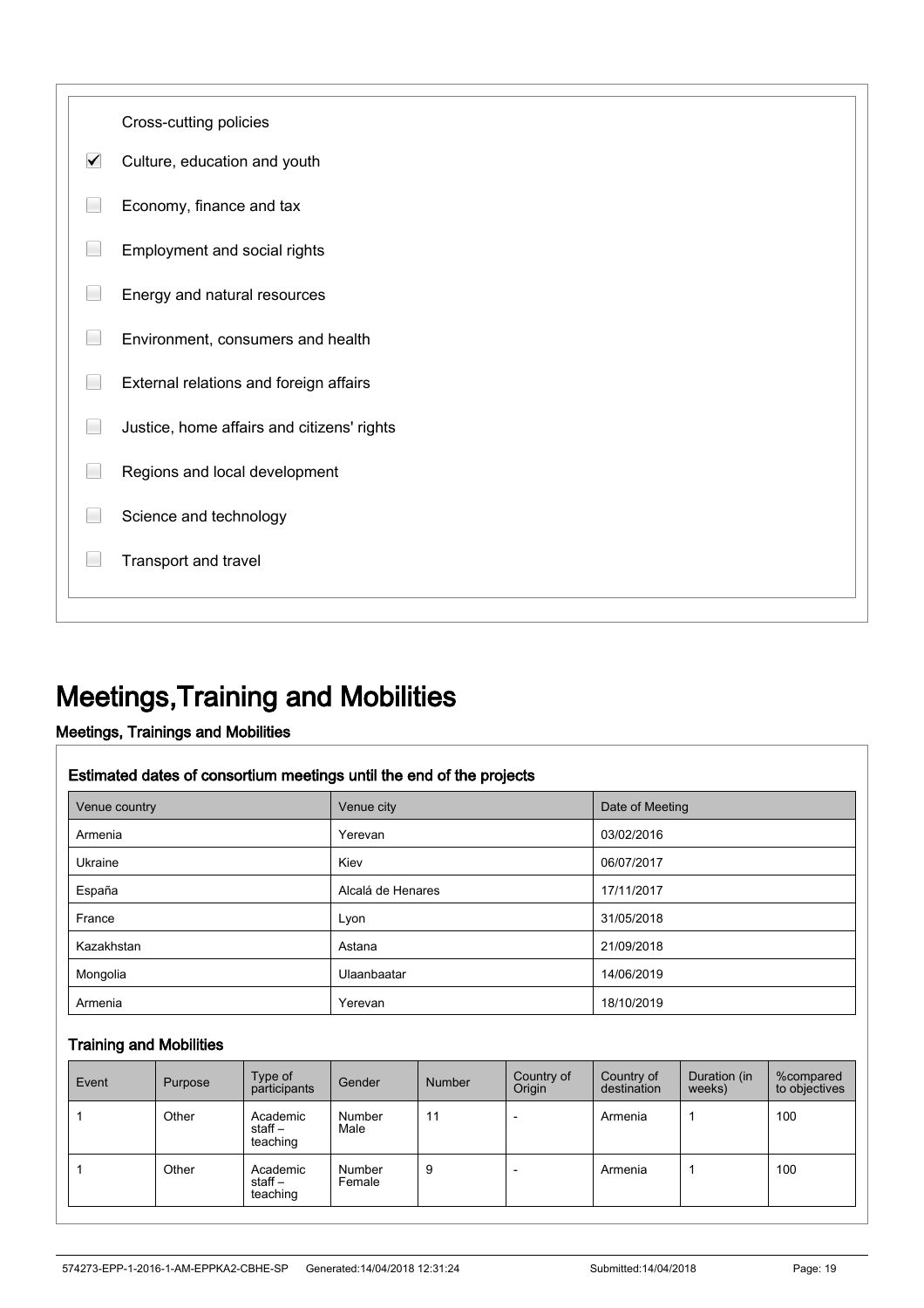| $\mathbf{1}$              | Other    | Academic<br>staff-<br>administrativ<br>e | Number<br>Male   | $\mathbf{1}$     | $\overline{\phantom{a}}$ | Armenia | $\mathbf{1}$ | 100 |
|---------------------------|----------|------------------------------------------|------------------|------------------|--------------------------|---------|--------------|-----|
| $\mathbf{1}$              | Other    | Academic<br>staff-<br>administrativ<br>e | Number<br>Female | 6                | $\overline{\phantom{a}}$ | Armenia | $\mathbf{1}$ | 100 |
| $\mathbf{1}$              | Other    | Non-<br>academic<br>staff                | Number<br>Male   | $\overline{7}$   | $\overline{\phantom{a}}$ | Armenia | $\mathbf{1}$ | 100 |
| $\mathbf{1}$              | Other    | Non-<br>academic<br>staff                | Number<br>Female | $\boldsymbol{9}$ | $\overline{\phantom{a}}$ | Armenia | $\mathbf{1}$ | 100 |
| $\overline{2}$            | Training | Academic<br>$stat -$<br>teaching         | Number<br>Male   | 11               | $\overline{\phantom{a}}$ | Armenia | $\mathbf{1}$ | 100 |
| $\sqrt{2}$                | Training | Academic<br>staff –<br>teaching          | Number<br>Female | 13               | $\overline{\phantom{a}}$ | Armenia | $\mathbf{1}$ | 100 |
| $\overline{2}$            |          |                                          |                  | $\mathbf{1}$     |                          |         | $\mathbf{1}$ | 100 |
| $\overline{2}$            |          |                                          |                  | $\bf 8$          |                          |         | $\mathbf{1}$ | 100 |
| $\overline{2}$            |          |                                          |                  | $\bf 8$          |                          |         | $\mathbf{1}$ | 100 |
| $\overline{2}$            |          |                                          |                  | 15               |                          |         | $\mathbf{1}$ | 100 |
| $\mathbf{3}$              |          |                                          |                  | 13               |                          |         | $\mathbf{1}$ | 100 |
| $\mathsf 3$               |          |                                          |                  | 13               |                          |         | $\mathbf{1}$ | 100 |
| $\ensuremath{\mathsf{3}}$ |          |                                          |                  | $\mathsf 0$      |                          |         | $\mathbf{1}$ | 100 |
| 3                         |          |                                          |                  | $\overline{7}$   |                          |         | $\mathbf{1}$ | 100 |
| $\ensuremath{\mathsf{3}}$ |          |                                          |                  | 10               |                          |         | $\mathbf{1}$ | 100 |
| $\ensuremath{\mathsf{3}}$ |          |                                          |                  | 14               |                          |         | $\mathbf{1}$ | 100 |